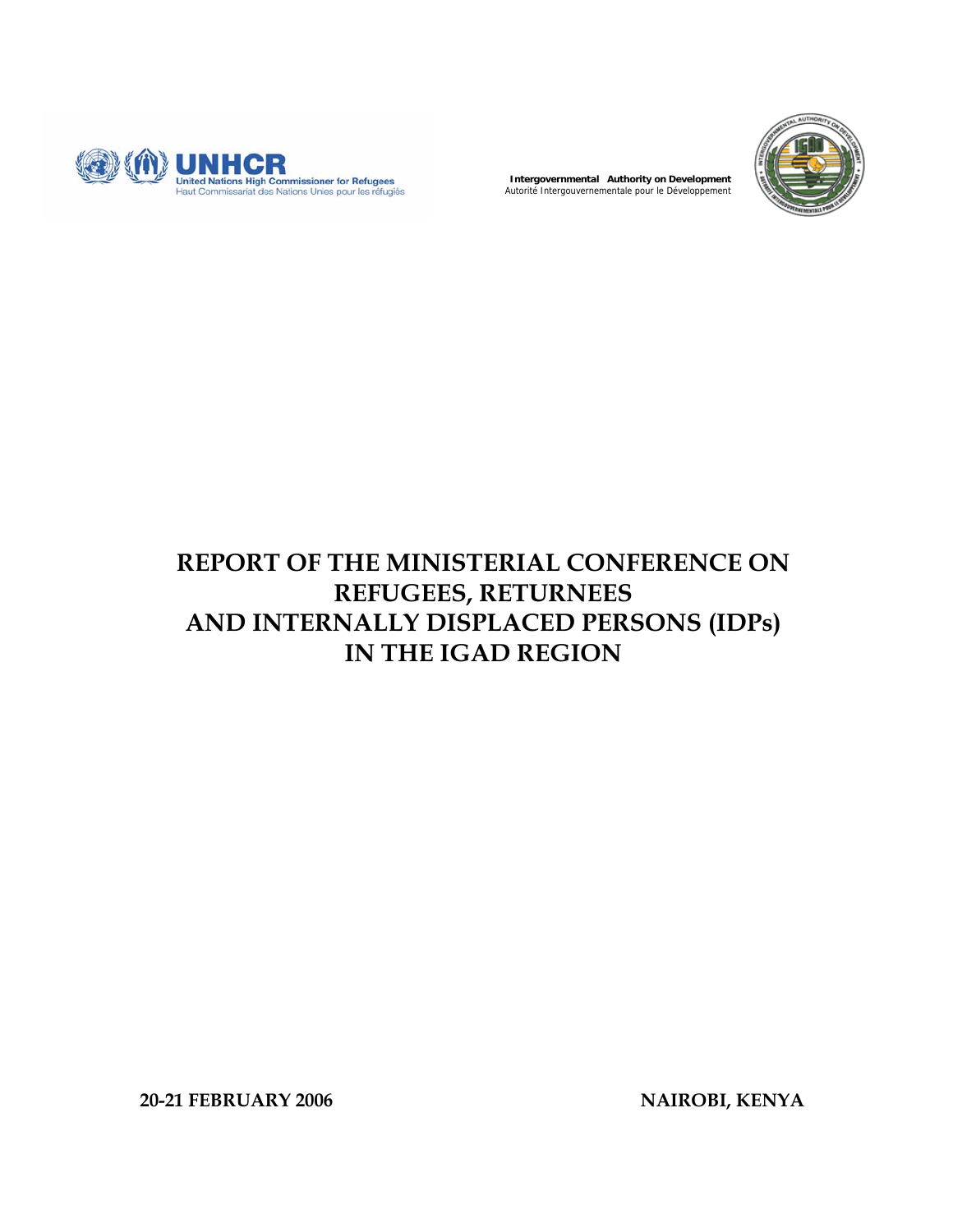## **REPORT OF THE MINISTERIAL CONFERENCE ON REFUGEES, RETURNEES AND INTERNALLY DISPLACED PERSONS (IDPs) IN THE IGAD REGION, 20 – 21 FEBRUARY 2006, NAIROBI, KENYA**

## **Introduction**

- 1. The IGAD Ministerial Conference on Refugees, Returnees and Internally Displaced Persons (IDPs) was held between 20 and 21 February 2006 at Norfolk Hotel in Nairobi, Kenya. The Conference was conducted as a follow up to the decision of the IGAD Council of Ministers in October 2003 in Kampala, Uganda. IGAD and UNHCR Regional Liaison Office for Africa in Addis Ababa, Ethiopia organized it. The overall objective of the Conference is to deliberate on the current situation of refugees, returnees and IDPs in the region and agree on the need to develop national and regional policy/strategy to respond to challenges in protecting and assisting persons affected by displacement.
- 2. The Conference was attended by H. E. Askalu Menkerios, Minister of Labor and Human Welfare, State of Eritrea; Hon. Gideon Konchellah, Minister of Immigration and Registration of Persons, Republic of Kenya; H. E. Brigadier Aleu Ayieny Aleu, State Minister of Interior of the Republic of Sudan, ; H. E. Ibrahim Sh. Ali, State Minister for Foreign Affairs of the Transitional Federal Government of the Republic of Somalia Mr. Mr. Carlos Twesigmwe, the Commissioner for Disaster Management, Republic of Uganda; Mr. Ajeve Ligaba, Charge d'Affairs, Ethiopia Embassy in Nairobi; Mr. Dini Mohamed Bourhan, Counsellor of the Minister of Interior, Republic de Djibouti; Mr. Oluseyi Bajulaiye, Deputy Director, Africa Bureau, UNHCR Geneva; UNHCR Regional Liaison Officer for Africa in Addis Ababa, UNCHR Country Representatives from all IGAD member states, Africa Union, and IGAD Secretariat, (see list of Participants in Annex  $IV$ ).

## **Opening Session**

- 3. Mr. Daniel Yifru, Director of Peace and Security of IGAD Secretariat welcomed the Ministers and invited Guests to the Ministerial Conference. He then called upon Mr. Oluseyi Bajulaiye, Deputy Director, Africa Bureau, UNHCR Geneva and Dr.Attalla H. Bashir, Executive Secretary of IGAD to address the Conference respectively and finally Mr. Daniel called Hon. Raphael Tuju, Egh, MP. Ministers of Foreign Affairs of the Republic of Kenya to officially open the Conference.
- 4. Mr. Oluseyi Bajulaiye, Deputy Director, Africa Bureau, UNHCR Geneva, on behalf of the High Commissioner of UNHCR thanked the Government of Kenya for hosting the Conference and IGAD for convening the first ever meeting on forced displacement in general in the IGAD region. He underlined that despite the difficulties in the region, IGAD has shown leadership in making humanitarian issues a full chapter under the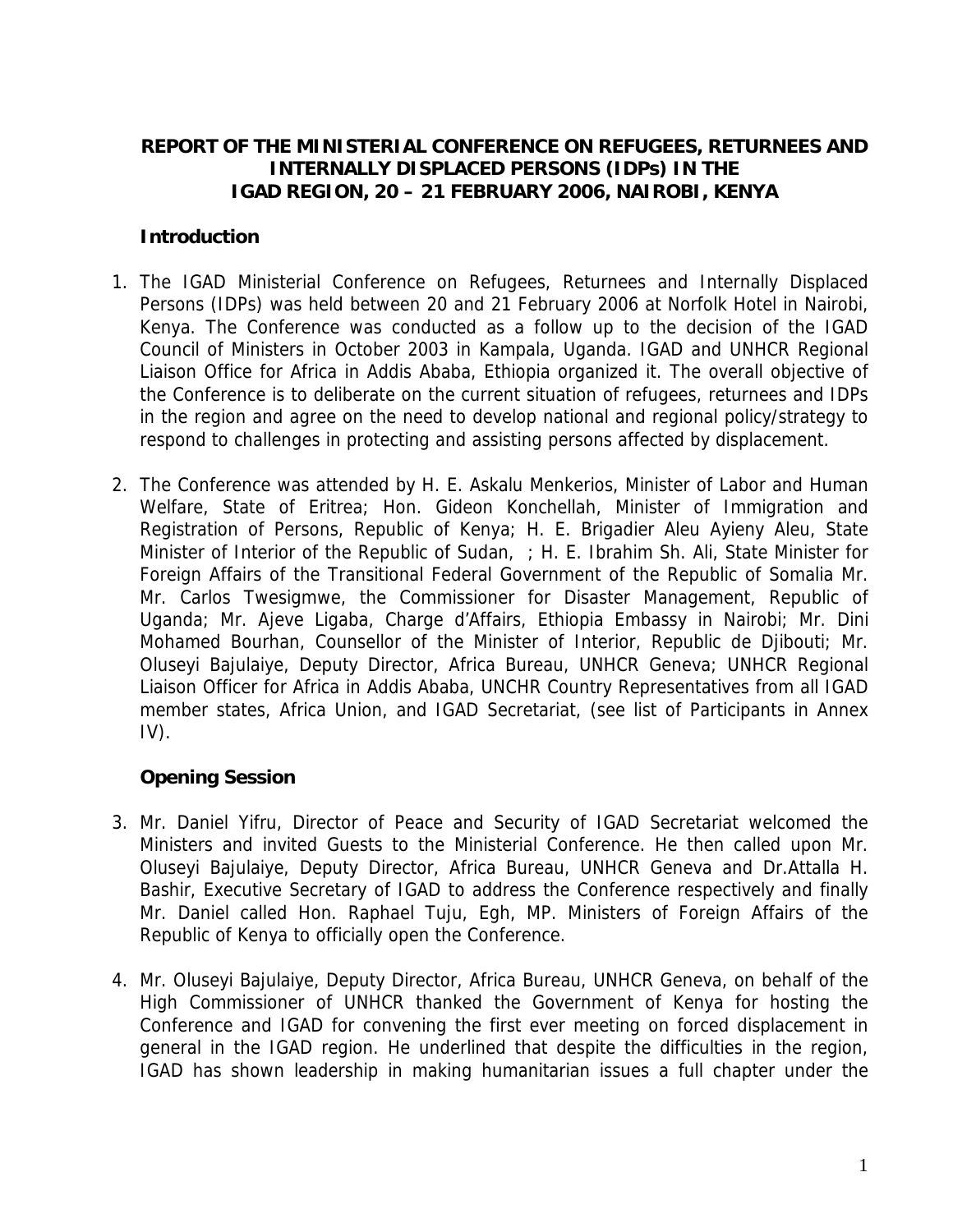IGAD Disaster Risk Management Programme (DRMP) in recognition of the magnitude of the problem, and he supported the need to establish a unit within the Secretariat.

- 5. Mr. Oluseyi expressed UNHCR's happiness to co-sponsor the Conference, which provides a unique opportunity for the region to exchange experiences and chart the way forward in addressing issues of refugees, returnees and IDPs. He further expressed UNHCR's happiness to see IGAD follow the steps of other regions in Africa, where for instance the SADC Refugee Commissioners Forum, or the ECOWAS workshop on durable solutions, allowed countries to consider displacement as a regional issue and discuss prospects for durable solutions to displacement. The regional approach to displacement fits within UNHCR broader strategy to address displacement problems in Africa as transcending borders.
- 6. Mr. Oluseyi informed the Conference that UNHCR has been given additional responsibility in the sectors of protection, emergency and camp management with regard to IDPs. He further informed the Conference that this new arrangement is an important step to enhance the predictability and efficiency of international assistance in addressing the problems of IDPs. He highlighted the positive peace prospects in the region, which have created favourable conditions for displaced persons to return home and rebuild their devastated communities.
- 7. Mr. Oluseyi noted that the Committee of Experts deliberated for the last three days on the challenges of displacement and has come up with comprehensive set of recommendations for consideration. He expressed his confidence that the Ministerial Conference will make pragmatic and achievable decisions from these recommendations. He stressed that it is our common responsibility to make sure that the recommendations and your decisions do not become another set of reference document on our shelves. He challenged the Conference participants to draw lessons from the discussions and return to their capitals with more flexible thinking and a firm commitment to resolve long-standing displacement crises and find an acceptable future for the millions displaced.
- 8. H. E. Dr. Attalla H. Bashir, Executive Secretary of IGAD welcomed the Ministers, Commissioners, Heads of Delegates and representatives of regional and international organizations to the Ministerial Conference on Forced Population Displacement in the IGAD Region. He expressed his thanks and appreciation to the Government of the Republic Kenya for hosting the Conference. He stated that forced population displacement is one of the chronic problems that affect millions of peoples in the region. In this regard, he expressed his conviction that this Conference will set the tone for a regional approach on how to tackle the multiple problems associated with displaced populations individually and collectively.
- 9. Dr. Attalla H. Bashir informed the Conference that the humanitarian crises in the IGAD region have been characterized by conflicts and natural hazards, which have national,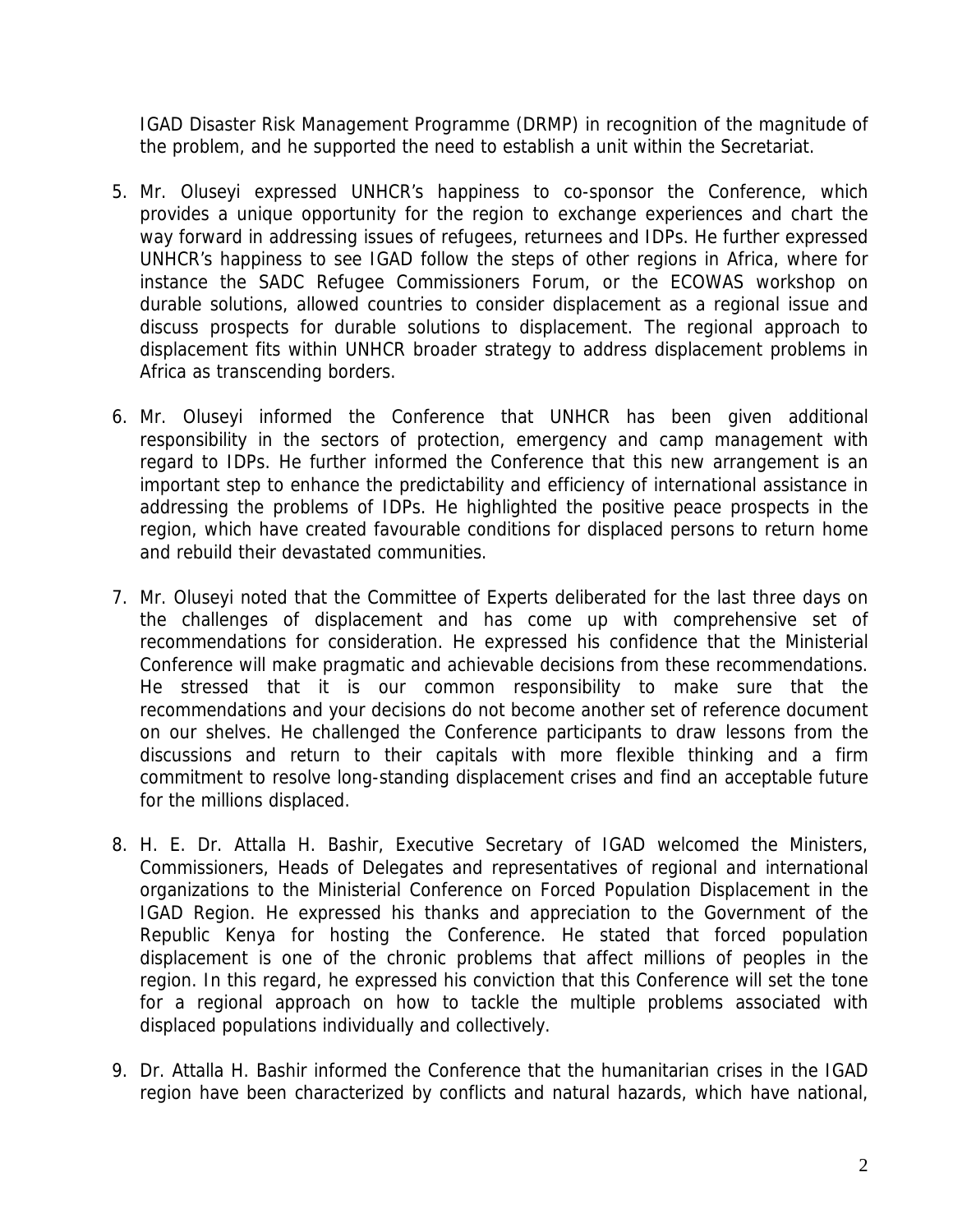regional and international dimensions. Addressing the root causes of these problems on sustainable basis is therefore a matter of highest priority, which requires concerted efforts at national, regional and international level. To this effect, he underscored the need for an effective and workable regional policy and strategy in order to enable the member states and the regional organization to address the causes of humanitarian crises at all levels.

- 10.The Executive Secretary reminded the Ministers on the recommendation of the IGAD Khartoum Ministerial Conference on IDPs and the decision of the IGAD Council of Ministers to organise a regional Conference on refugees. This he said demonstrates the political commitment of IGAD member states to address the problems of displacement. He intimated that this Conference presents a unique opportunity for all actors, in particular IGAD and UNHCR to engage with each other and update themselves with the current status of forced population displacement in the IGAD region. In this regard, he stressed the need to strengthen the capacity of IGAD Secretariat and its member states in order to discharge their responsibilities effectively.
- 11.Dr. Attalla informed the Conference that IGAD is faced with financial constraints in its effort to implement the recommendations of the Khartoum Ministerial Conference on IDPs. He expressed his fear that IGAD would be confronted with similar problems in implementing the recommendations that will emanate from this Conference. He, therefore, underlined the need for an effective resources mobilisation strategy for IGAD to engage donors at the highest level.
- 12.Dr. Attalla stressed the need for IGAD to conceptualise a regional strategy and vision on refugees, returnees and IDPs. He informed the Conference that IGAD will draw a Plan of Action to implement the decisions and recommendations of this Conference at the possible shortest time. Finally, Dr. Attalla thanked UNHCR Regional Liaison Office in Addis Ababa, Ethiopia for their technical and financial support and the Government and people of the Republic of Kenya for hosting the Conference.
- 13.Hon. Raphael Tuju, Egh, MP, Ministers of Foreign Affairs of the Republic of Kenya welcomed all delegates and invited guests to the Conference and wished them a pleasant stay in Nairobi. The Minister stated that the IGAD region is faced by enormous humanitarian challenges caused by natural and human made hazards, which have inflicted heavy economic and social losses. He further stated that the importance of this Conference cannot be overemphasized at a time when millions of peoples in our region are experiencing the effects of forced population displacement as a result of various causes such as recurrent conflicts and natural hazards.
- 14.The Hon. Minister shared his personal experiences in visiting refugees' camps and settlements in member states and elsewhere in Africa where he was able to witness the situations of forced displaced persons and the agony that these people encounter daily. He challenged the Conference whether the IGAD member states have the courage to address the root causes of displacement which are mostly caused by tribal and ethnic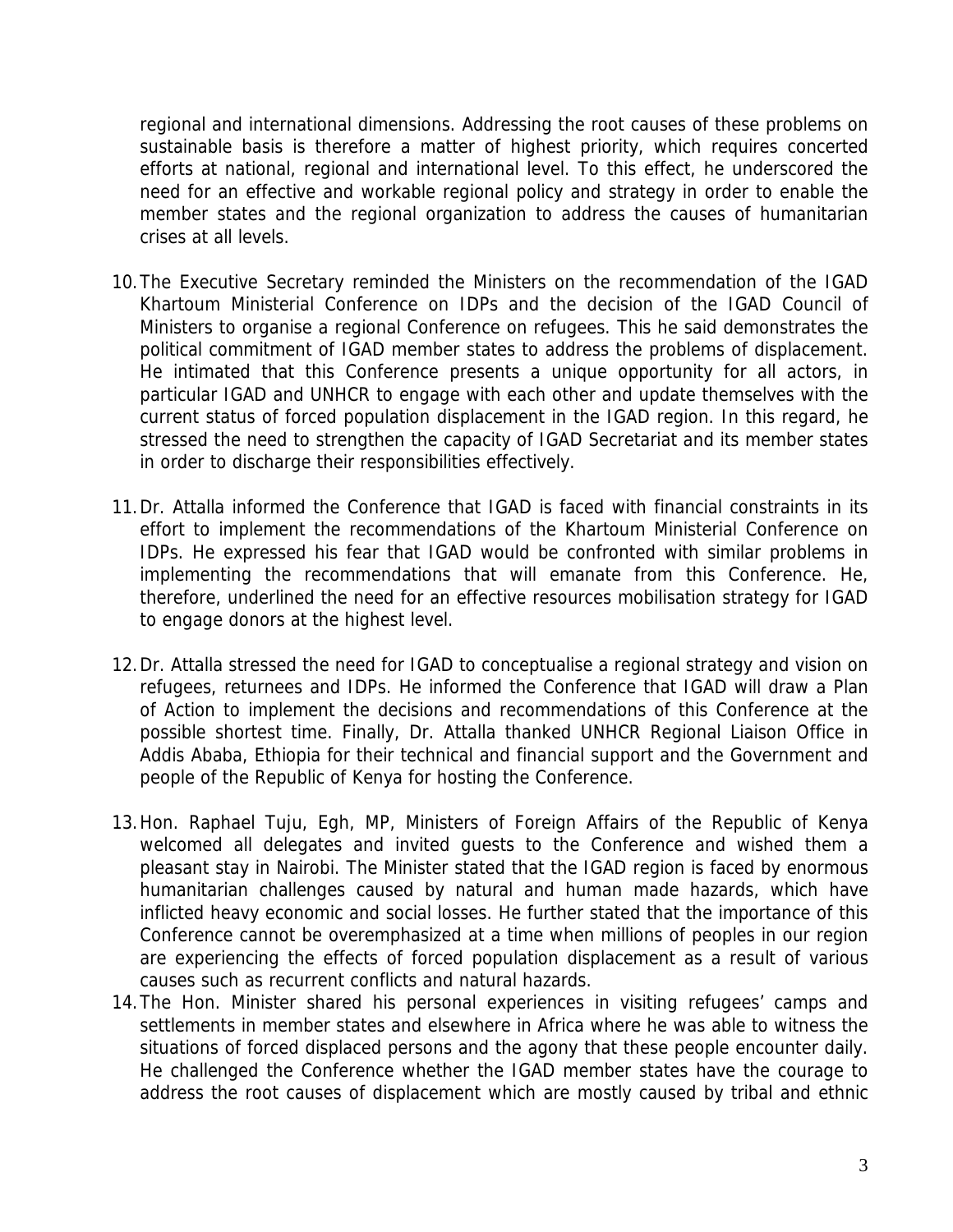differences as well as other ideologies. He asserted that so far, IGAD member states do not have the courage to address the root causes at national and regional levels. The Minister indicated that this Conference would have achieved a lot if it could enhance the courage of member states to identify some of the factors contributing to displacement.

- 15.The Hon. Minister intimated that forced population displacement affects the entire social fabric causing severe impediment to sustainable economic development and peace and security in our region. He further intimated that it is imperative for IGAD and the region to crystallize a regional vision and policy towards refugees, returnee and IDPs to address the issues of forced population displacement. The Hon. Ministers pointed out that this Conference should not be a one-time activity and stressed the need for more action oriented forums, which should provide IGAD, its member states and other actors in the region an opportunity for a sustainable dialogue on issues of refugees, returnees and IDPs in the region.
- 16.Hon. Tuju thanked UNHCR Regional Liaison Office and the IGAD Secretariat for their valuable partnership in facilitating and co-sponsoring and for choosing Kenya to host this Conference. He expressed his confidence that this preliminary collaborative engagement with IGAD will lead to further cooperation and collaboration in addressing problems of forced population displacement and that would as well contribute to economic development and peace and security in the IGAD region. Finally, the Minister declared the Ministerial Conference open.

## **Election of the Bureau**

17.The Conference elected Kenya as Chair, Sudan as Co-Chair, and Uganda as Rapporteur.

### **Adoption of Agenda and Work Programme**

18.The agenda and work programme was adopted without any amendments (Annex I)

### **Consideration of the Report of the Committee of Experts**

19.Mr. David Apollo Kazungu, Chairperson of the Committee of Experts presented the report of the Experts for consideration by the Ministers. Mr. David briefed the Ministers on the main points that the experts have dealt with in the last 3 days. He further briefed the Ministers on the recommendations and the draft Declaration that have emanated from the deliberations of the Experts meeting, which were tabled to the Ministers for their consideration.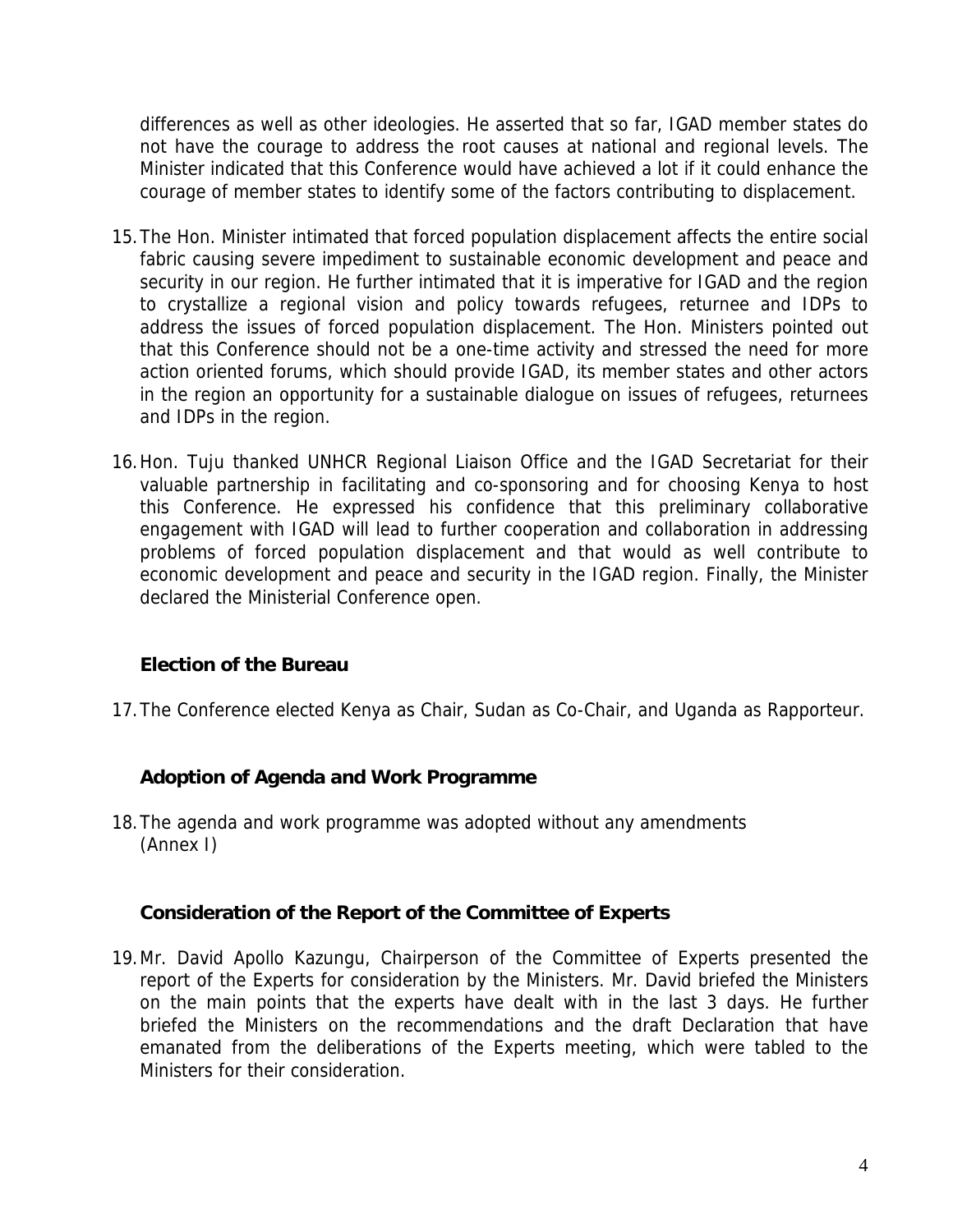## **Discussion**

20.On the issue of lack of precise data on refugees, returnees and IDPs, the Conference learnt that there is lack of comprehensive and precise data on refugees, returnees and IDPs in the region. However, it was further learnt that Eritrea has a comprehensive data on refugees, returnees and IDPs, which need to be reflected in the report of the Committee of Experts. The participants noted the need for IGAD member states to take the lead in addressing the issues of displacement. It was noted that IGAD Secretariat and UNHCR should complement the efforts of member states. It was learnt that the recommendations of the Committee of Experts are at national, regional and international levels, where the role of UNHCR is not very well defined. The participants expressed their concern on the agendas of UNHCR and OCHA who are competing for resources which need to be synchronized. In this regard, the Conference noted that the role of UNHCR is always defined in the Tripartite Agreements and that UNHCR is ready to work very closely with IGAD countries to clearly define its role, if need be.

## **Country Statements**

21.After the presentation of the experts report, member states gave their country statements on refugees, returnees and IDPs as follows:

## **Djibouti**

- 22.The representative of the Republic of Djibouti stated that his government lauds this joint initiative by the UNHCR and IGAD aimed at discussing the thorny issue that affects the sub-region which hosts the largest number of displaced persons. Despite its modest resources, the country has always applied a generous hospitality, currently hosting some 5,000 refugees, with their welfare managed by the National Office for Assistance to Refugees and Disaster Victims (ONARS). He added that his country favours the voluntary repatriation of refugees to their countries of origin, and cooperates with UNHCR to assist in the repatriation exercise. Internally Displaced Persons in Djibouti mainly comprise of nomadic peoples who are victims of persistent cyclic drought that occurred in the region during recent years.
- 23.The representative shared his government's concern in regards to the education of refugee children, and requested the assistance of UNHCR and the international community to assist in the matter. On its part, the Republic of Djibouti undertakes to fully implement the decisions and recommendations of this meeting, noting that it had already subscribed to related conventions, and with a view to durably resolve the issue of returnees and internally displaced persons that constitutes a serious impediment to the socio-economic development of member states of the sub-regional organisation.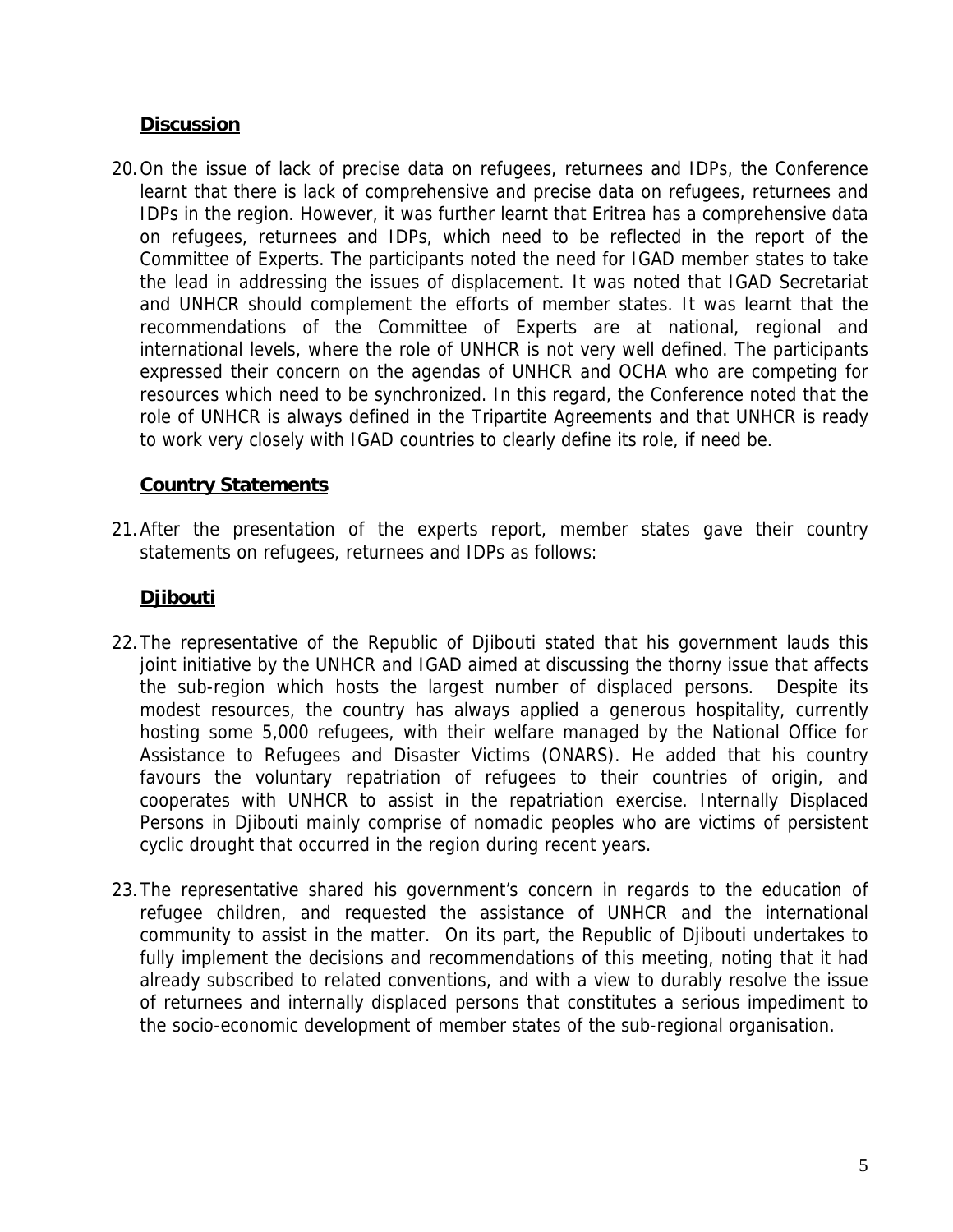## **Eritrea**

- 24.H.E. Askalu Menkerios, Minister of Labor and Human Welfare of the Government of Eritrea, thanked the Government of Kenya for hosting the Conference and for the hospitality accorded to delegations. The Minister commended IGAD Secretariat for bringing the issue of forced population displacement to a higher priority on the regional agenda and UNHCR for sponsoring the Conference.
- 25.The Minister highlighted that most prominent factors creating refugees, internal displacement and other forms of forced population movements continue to be inter and intra-state armed conflicts. The Minister further highlighted the issues of protection, assistance and durable solutions addressing displacement of population in the IGAD region, cannot be dissociated from our development goals and strategies. The Minister noted that harmonisation of approaches and policies and standardization of practices among member states are essential. Furthermore, the Minister noted that existing global and regional conventions, principles and charters governing such issues and the IGAD mechanism at sub-regional level will assist to enhance the capacity of member states to articulate policies and strategies which meet international standards. In this regard, a sub-regional forum will help promoting the exchange of communication, information and experiences, coordination of programmes and sharing resources among member states on the basis of adopted sub-regional mechanisms and policies.
- 26.On the issue of burden sharing, the Minister underlined that it is being borne by host communities and host states in the immediate vicinity, which calls for increased cooperation and establishment of mechanisms that enhance the assumption of more unified sustainable responsibilities. The Minister informed that the Government of Eritrea has pursued a holistic approach to address repatriation, reintegration and rehabilitation of affected population as enshrined in its Macro-Policy Proclamation of 1994, which empowers the displaced population to become productive members of the society. The policy also highlights the need to sensitise communities in hosting and caring for such populations.
- 27.The Minister shared the experience of Eritrea as a host to some 4,321 refugees from neighbouring countries. The Minister informed that Eritrea has fully respected the principles enshrined by the 1951 Geneva Convention, the AU Charter and other International Humanitarian and Human Rights Laws and instruments. In this regard, the Minister further informed that Eritrea has cooperated with UNHCR in safeguarding the protection and the respect of human rights of refugees. The Minister also informed the Conference that the Government of Eritrea in cooperation with UNHCR has been engaged in repatriation program for Eritrean refugees, until the application of the cessation of the status of Eritrean refugees. The Minister reported that some 341,000 Eritrean refugees have been returned and assured the Conference that the Government of Eritrea will extend its support for Eritrean returnees within the national reconstruction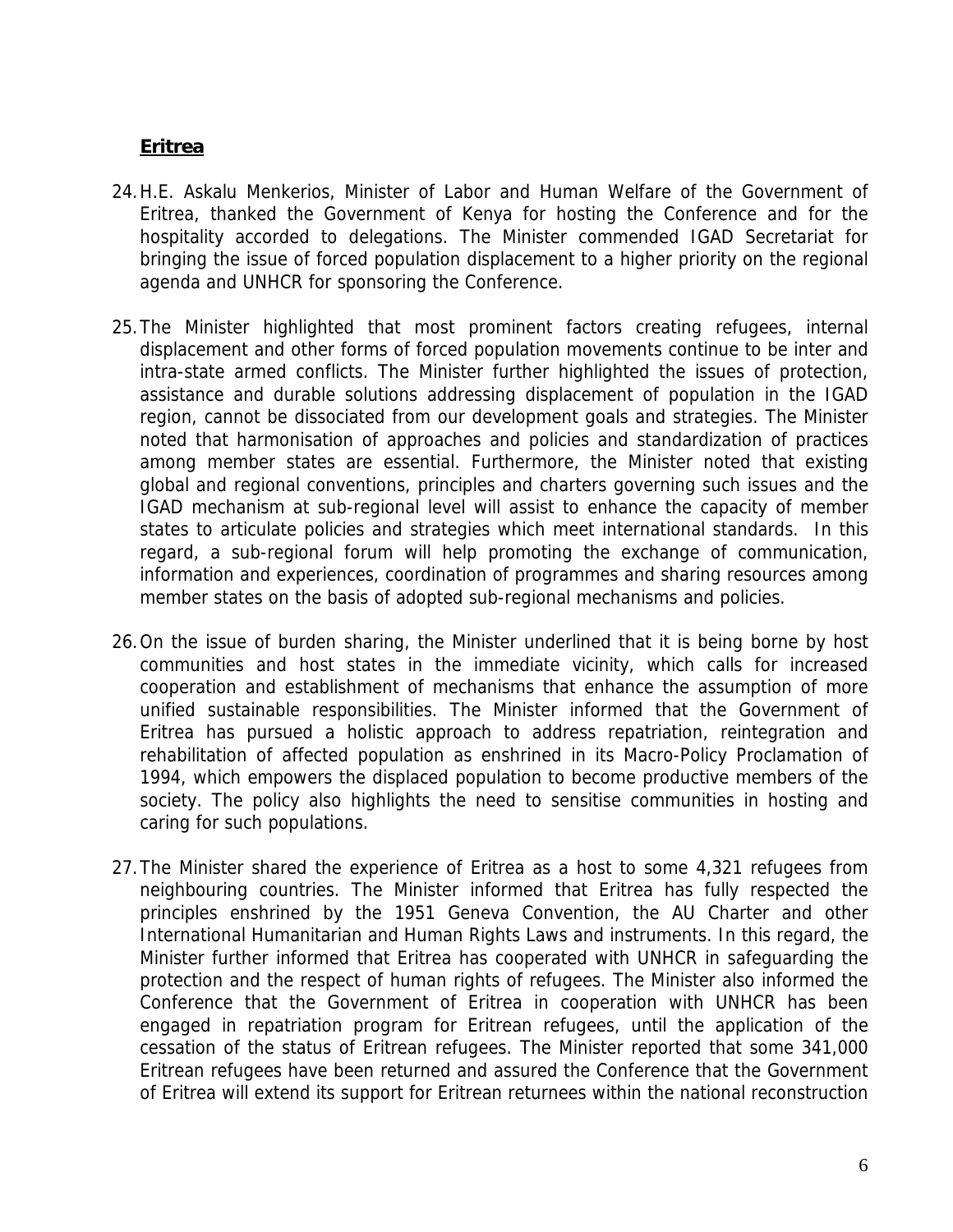and development program. Despite the hardship some returnees face at the initial stage, the Minister noted that most of the returnees are striving to restore their livelihoods, where it is difficult without substantial human and financial resources. In this regard, the Minister informed the Conference that Eritrea maintained original community organisations and administration structures, sensitise and empower these communities to run their own affairs.

- **28.** The Minister expressed concern that Eritrea contines to host more than 50,000 IDPs who cannot return home due to delay in border demarcation. The Minister underlined that efforts to address the effects of displacement must be addressed parallel to those root cause by protecting sovereign legal rights and upholding international law. The Minister challenged the information on the so called "Eritrean refugees" encamped in Shimelba, in northern Ethiopia, who have been there since 1991 as members and families of some subversive groups kept there for hostile agenda and some abducted during the border conflict. The Minister called upon the UNHCR to facilitate the early return of those abducted and at the same time UNHCR not to get involved with humanitarian cover up which serves other political motives. The Minister also expressed concern on the inadequacy of the consultant's report which lacked meaningful consultation with government institutions in Eritrea which led to misrepresentation and distorted source of information.
- **29.** Thus the need for ample time and enough consultation and resources for such complex undertaking. Finally, the Minister reaffirmed Eritrea's support to the outcome of the Ministerial Conference and strengthening the capacity of IGAD Secretariat.

## **Ethiopia**

- 30.The representative of Ethiopia stated that Ethiopia has been home to refugees from various countries irrespective of their nationality, race or religion since time immemorial. He further stated that Ethiopia, as a signatory to all UN and OAU Conventions on refugees, has maintained its open door policy on refugees. He informed the Conference that Ethiopia has enacted a National Refugee Legislation in July 2004 based on the principles of the UN and OAU refugee Conventions.
- 31.The representative of Ethiopia informed the Conference that the IGAD member states have been hosting the largest number of refugees and displaced persons compared to other regions. While every effort must be made to provide effective protection and assistance to refugees and IDPs, the political, social and economic root causes of refugees and IDPs must be effectively addressed. In this regard, he said that the prevention aspects of the problems is multi-facet involving a range of interrelated tasks like eliminated poverty and promoting sustainable development: Ensuring respect for human and minority right establishing equitable and democratic forms of governance,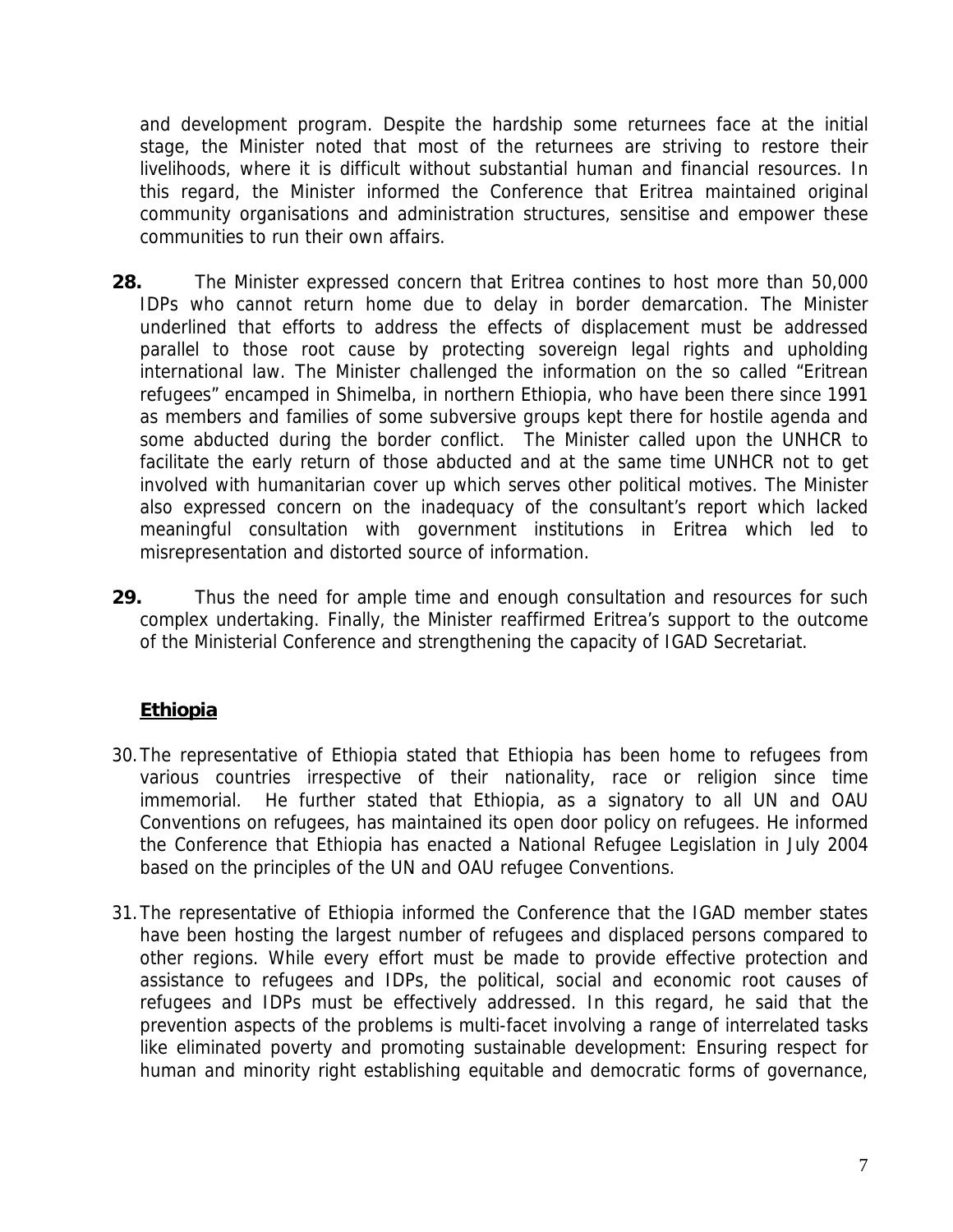encouraging the peaceful resolution of disputes, ending social injustice and averting the growth of ethnic or communal antagonisms.

- 32.The representative expressed concern on the decline in volume of assistance to refugees as a result of the donor fatigue syndrome, which is manifested in the declining budget allocated for refugees in Africa, which in turn has drastically affected the services provided to the refugees. He further stated that in hosting the refugees, the poorest of the poor find it more difficult, while the environment and the natural resources are depleted.
- 33.The representative stated that for the last four decades the horn of Africa has been characterized by civil strife, natural disasters and drought causing forced displacement. As a result, Ethiopia used to host nearly one million refugees in the 80's and early 90's and currently it hosts about 99,556 refugees from neighbouring countries. In pursuit of durable solution, the representative stressed that the implementation of refugee programmes remain a top agenda and Ethiopia remains committed to the repatriation of all refugees to their home lands.
- 34.The representative informed that Ethiopia has so far repatriated 250,000 Somali refugees and continues to host 15,142 Somalis. He further informed that Ethiopia strongly supports the comprehensive plan of action for Somali refugees and requested UNHCR to provide assistance for its implementation. The representative reported that many Eritrean refugees are seeking asylum in Ethiopia and indicated that plans are underway to open an additional camp for Eritrean refugees. He further reported that Ethiopia has been hosting Sudanese refugees since 1983 and is currently hosting 73,588 refugees from Sudan. He informed the Conference that the Comprehensive Peace Agreement signed between the Government of Sudan and SPLM has opened the door to the repatriation of Sudanese refugees and reaffirmed Ethiopia's readiness to work with the Government of Sudan and UNHCR to facilitate the repatriation of Sudanese. The representative emphasized that the refugees need assistance until they are repatriated in safety and dignity and noted hat the reduction of budget for programmes of assistance needs careful consideration.

## **Kenya**

- 35.Hon. Gideon Konchellah, Minister of Immigration and Registration Persons of the, Republic of Kenya informed the Conference that Kenya currently hosts over 240,000 refugees in Dadaab, Kakuma and other major urban centres. He reiterated Kenya's respect and adherence to International Human Rights and United Nations Refugees Conventions such as the 1951 UN Convention on Refugees, among others, demonstrating Kenya's commitment to protection of refugees.
- 36.The Minister informed the Conference that fundamental human rights of refugees and asylum seekers are provided on par level basis with the security of Kenyan Nationals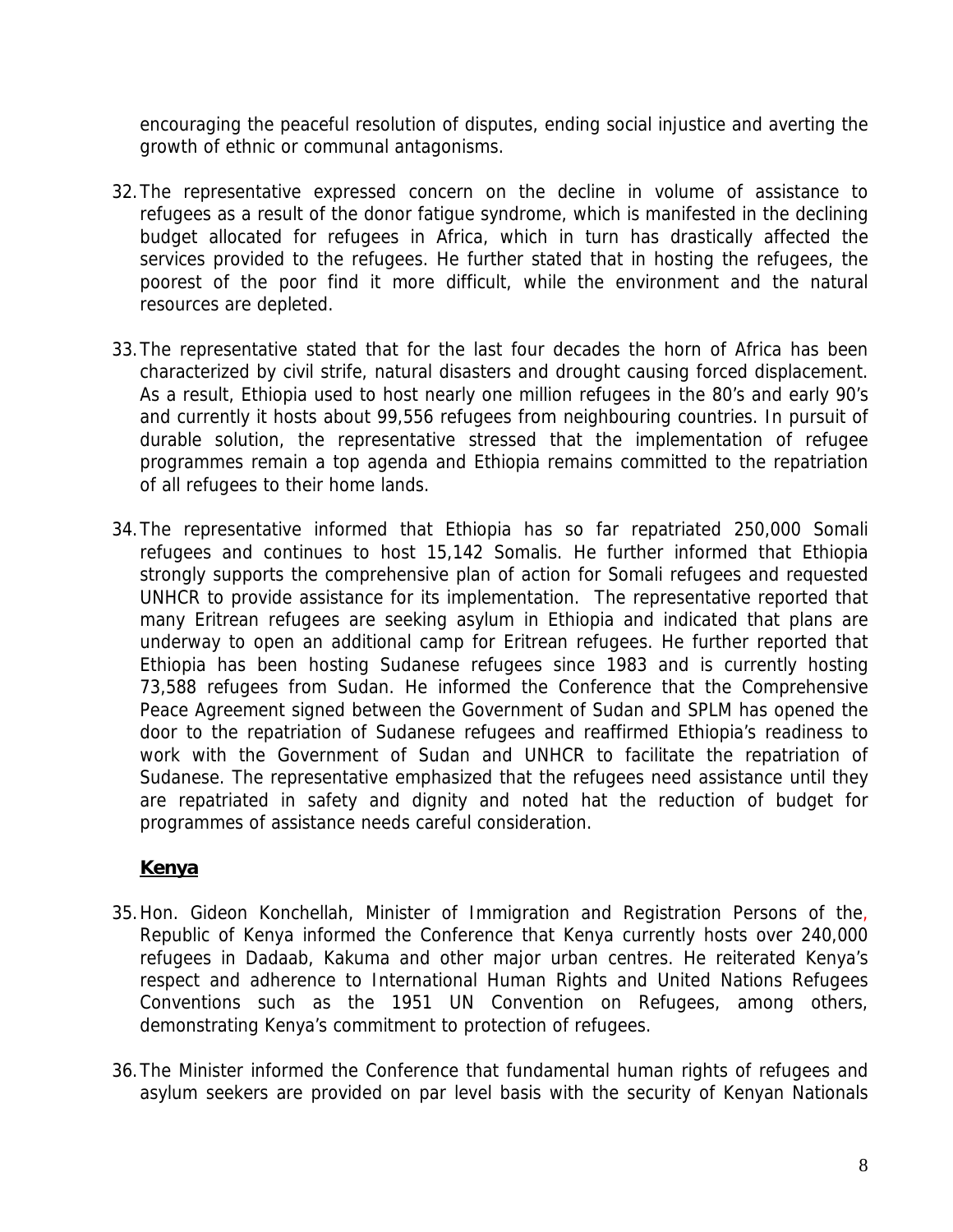and International Residents in Kenya. He further informed the Conference that there exists now a strong and effective partnership between the Government of Kenya and Partners on the management of refugees welfare. He also informed the participants that the refugees and their families in camps are eligible for relief rations, health facilities and access to education to make life bearable.

- 37.On refugees relations with host communities, the Minister reported that occasional strained relations are observed precipitated by the perception that refugees enjoy better living standards, refugees cause environmental degradation and cultural differences. In this regard, the Minister further reported that the Government has put in place programmes that target provision of services and assistance to refugee hosting communities. These programmes include access to education and health services, water, micro enterprises as well as implementation of environmental rehabilitation projects. He highlighted that Kenya hopes to fulfil its obligations to host communities through effective partnership with development partners on the basis of bilateral memorandum of Understanding, such as the one between the Governments of Kenya and Denmark.
- 38.Hon. Konchellah informed the Conference that the policy of the Government of Kenya is encampment, which resulted from Kenya's geo-political environment, the socioeconomic situation of the country and security and safety of refugees. He reiterated that Kenya, as a State Party to 1951 UN Convention, the 1967 Protocol and 1969 OAU Convention on Refugees, Kenya continues to offer protection to refugees and asylum seekers, despite dwindling international support. He informed the Conference that steps are being taken to improve refugee protection through improved modalities of documenting and regularizing the status of all aliens in the country within the existing law.
- 39.Hon. Konchellah stated that Kenya has formulated a Refugee Bill, which is currently with the Attorney General for republication before Parliament deliberates on it. It is believed that the Bill and the issuance of identity cards to refugees will improve the protection and management of refugees in Kenya. He further stated that refugee camps are situated in areas that are environmentally fragile, which need urgent attention to rehabilitate and protect the environment, similar to what GTZ is doing in Kakuma. The Minister appealed to the international community to assist Kenya in restoring the environment to productive nature for posterity.

## **Somalia**

40.H. E. Ibrahim, State Minister for Foreign Affairs of the Transitional Federal Government of the Republic of Somalia (TFGS) expressed his pleasure and privilege to speak to the IGAD Conference on Refugees,Returnees and IDPs on behalf of the TFGS. He expressed his deep sentiment of recognition and thanks for the historic role the IGAD countries have played in promoting the Somalia National Reconciliation Process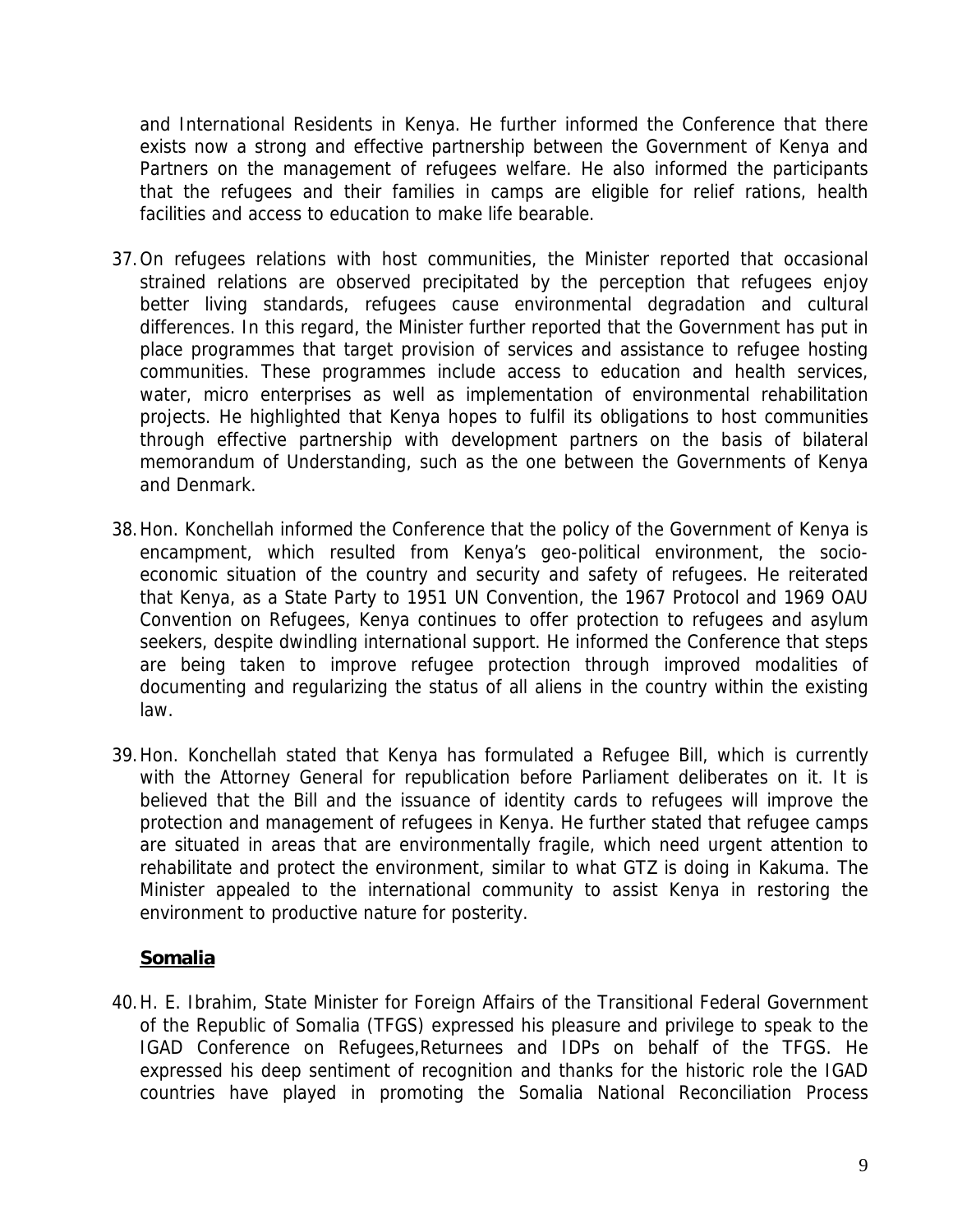separately and collectively particularly to the people and Government of Kenya. He further thanked the UNHCR and IGAD for organizing the Conference and AU in concretising tangible actions towards the betterment of refugees.

- 41.The State Minister highlighted that millions of refugees, returnees and IDPs are subjected to the grip of daily acts of violence, general insecurity, recurrent famine, widespread diseases, epidemics, abject poverty culminating in loss of an entire generation. He further highlighted that refugees by and large receive protection and have to certain extent their basic rights, while IDPs on the other hand need to be protected with determination both nationally and regionally as recommended by the Committee of Experts. In this regard, he stated that the primary concern is the protection of our citizens, despite the weak capacity of the national institutions to respond appropriately to internal displacement.
- 42.The State Minister pointed out that Somalia's case is in a stark contrast to any of our regional neighbours. He further pointed out that instead of depicting the desolate picture in Somalia, we need to promote robustly the regional goals of finding solutions, although the issue of IDPs is ostensibly a domestic problem. In this regard, he stated that the international community ought not to shrug off its responsibility and distance itself from this prolonged plight, which borders to a complete sense of apathy and entails co-responsibilities in witnessing this long-drawn human suffering and tragedy. He further stated that he is confident that the Somalia perspective was well represented in the Conference and that Somalis count on the understanding, brotherly-hand and tolerance that all our neighbours of the sub-region have shown constantly. He concluded that he is confident that the region will stand up for the good of Somalia.

## **Sudan**

- 43.Brigadier Aleu Ayieny Aleu, State Minister of Interior of Sudan, extended his appreciation to IGAD and UNHCR for holding this regional Ministerial Conference, which he said, would enable the region to take effective steps to bring common understanding and comprehensive of the subject. In this regard, he stated that attracting the attention of the international community towards the basic roots of this global plight and its solutions are of primary importance.
- 44.The State Minister informed the Conference that Sudan has been hosting a large number of refugees and currently continues to host about 665 829 refugees. He further informed that in line with its commitment and efforts, Sudan has borne most of the burden (95%) in light of the declining international assistance. He reaffirmed Sudan's commitment to all Regional and International Conventions on Refugees, the Geneva Convention of 1951, the Protocol (1967) and OAU/AU Convention of 1969 whose essential clauses are embodied in the Sudanese Asylum Act of 1974. In this regard, Sudan believes that voluntary repatriation is the best solution and that Sudan's efforts are geared towards facilitating repatriation of refugees through tripartite agreements.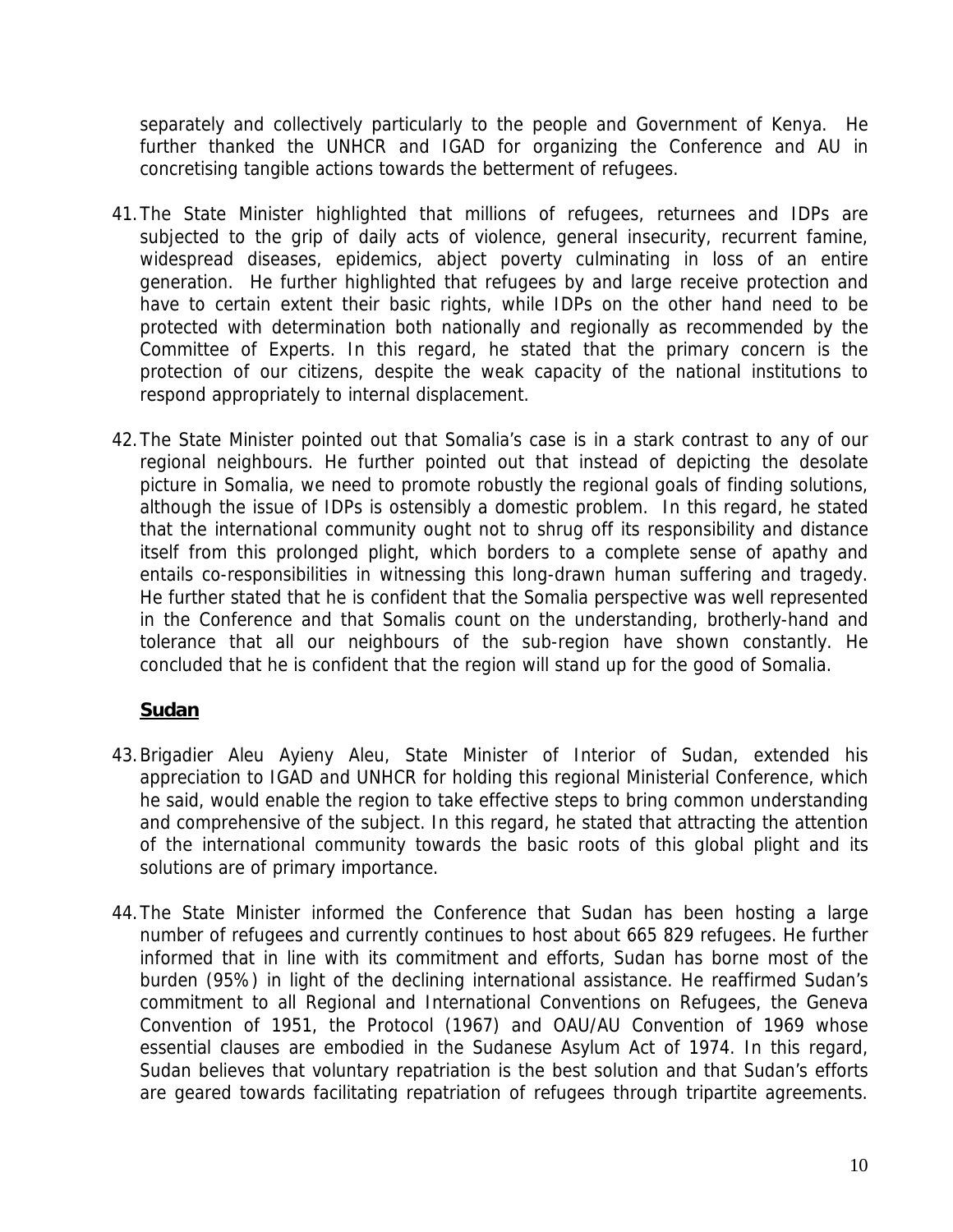On the issue of sharing refugees burden, the State Minister stated that Sudan believes the burden should not entirely lie on the host country. He further stated that the burden should be shared among the different stakeholders, particularly that of the international community.

- 45.The Hon. State Minister reported that in the Sudan, refugees have been categorized as to their ethnic, occupational and political affiliations to three distinct groups, namely those politically motivated because they hold views that are contrary to their political system, those who are of rural origin and who fled their countries in the face of oppression and injuries and those who are urban dwellers who lost their means of livelihood as a result of uncertainties and political unrest. He further reported that the second category, i.e. rural population constitute the majority of the refugees in the Sudan. The Minister also informed the Conference that the above categories have been used to define the settlement types in the Sudan, namely agricultural settlements, rural settlements and urban settlements.
- 46.The State Minister underscored Sudan's continuous affirmation of its commitment to all Humanitarian Principles and International and Regional Conventions on Refugees which has been acknowledged by the international community and UNHCR on many occasions. In this regard, he stated that Sudan has made available land to establish refugee settlements, health and education services where assistance is provided by UNHCR to achieve self-reliance. He further stated that the Government of Sudan recognizes the right to free movement in accordance with the Geneva Convention of 1951 and OAU Convention of 1969. He also informed the Conference that refugees exercise employment opportunities in areas not related to security matters in accordance with Article 14 of the 1974 Asylum Act of Sudan. He further informed the Conference that refugees are allowed to repatriate with all personal belonging they have brought from their country of origin and that which they have acquired while in the Sudan. He stated that Sudan believes that voluntary repatriation, settlement in second country of asylum and local settlement constitute durable solutions for refugees. He stressed the need for clear tripartite and bilateral agreement during repatriation processes.
- 47.The State Minister highlighted that Sudan is now facing negative repercussion due to the application of the cessation clause on Ethiopian and Eritrean refugees, which need to be reconsidered and thoroughly examined remembering that all assistance has been suspended for political considerations without due regard to the humanitarian nature of the problem. He further highlighted that the lengthy stay of refugees in the Sudan has led to environmental deterioration as well as to corrosion of infrastructure, and Sudan hopes that the international community would provide adequate and commensurate resources.
- 48.The State Minister reminded the Conference on the Comprehensive Peace Agreement signed in Nairobi on 9 January 2005 between the Government of Sudan and SPLM and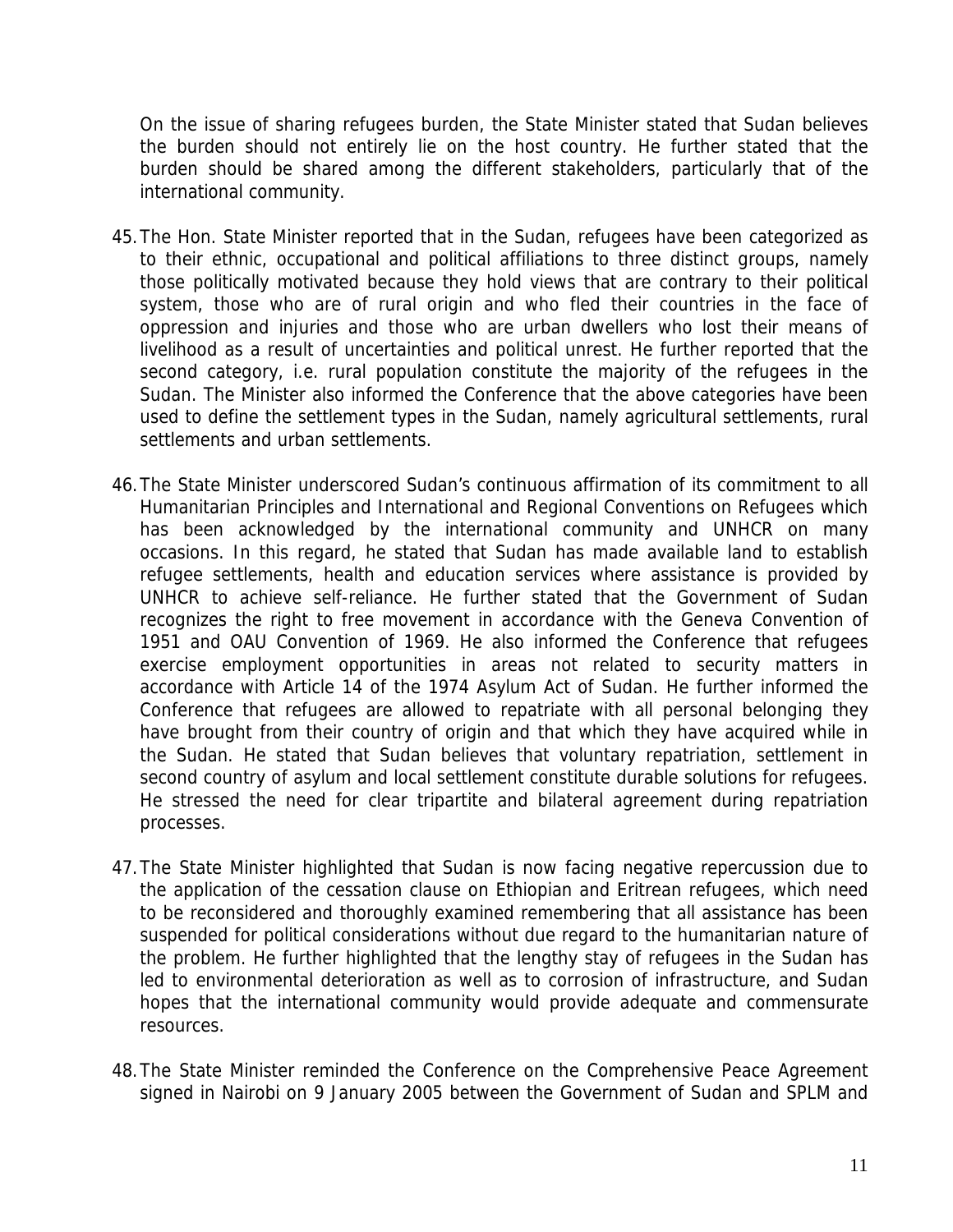requested UNHCR to cooperate with the Government of Sudan to prepare for Sudanese refugees abroad to return safely and in dignity. Finally, the State Minister hoped that the Conference would meet its objectives and reiterated the readiness of his Government to join hands with the international community for the protection and welfare of refugees in full conformity with its obligations to international and regional instruments.

## **Uganda**

- 49.Mr. Carlos Twesigomwe, the Commissioner for Disaster Management, read the statement of the Lt. Gen. Mosses Ali (R.TD) Hon. First Deputy Prime Minster/Minster for Disaster Preparedness and refugees. He thanked the IGAD Secretariat and UNHCR for organizing this timely Conference.
- 50.The Commissioner reminded the Conference that refugees, returnees and IDPs have continued to present challenges and problems to the region and impacting on the socioeconomic achievements the region should have registered. He hoped to work together towards a common strategy in addressing the root causes of displacement in the region.
- 51.On the situation of displacement in Uganda, the Commissioner informed the Conference that Uganda has been involved since 1940, given the geo-political location and the continued conflicts which resulted in currently hosting 250,000 refugees. The Commissioner noted on the decline of resource flows from UNHCR resulting in the burden of refugees to the host communities. He further noted that this decline in resources impacts negatively on the relation between countries.
- 52.The Commissioner stated his concern on the failure of refugees to return to their country of origin when situations that caused them to flee have changed and urged for concerted efforts for voluntary repatriation and to ensure their reintegration in their host communities. On policy and response, the Commissioner informed the Conference that Uganda has a long-term strategy to enable refugees live normal life within Uganda's broad national development framework that encourage refugees to be selfreliant. The Commissioner reiterated Uganda's contribution and efforts to address root causes to seek durable solutions and ensure sustainable return and reintegration in their country of origin. The Commissioner stated that the problem of IDPs in Uganda is mainly caused by conflicts and war with LRA in Northern Uganda, which has resulted in the displacement of about 1.6 million people. He further stated that one of the main challenges in dealing with IDPs has been the in adequate resources and delivery assistance to mitigate the plight of IDPs, which is compounded by frequent attacks on relief conveys and fire outbreaks in the settlements.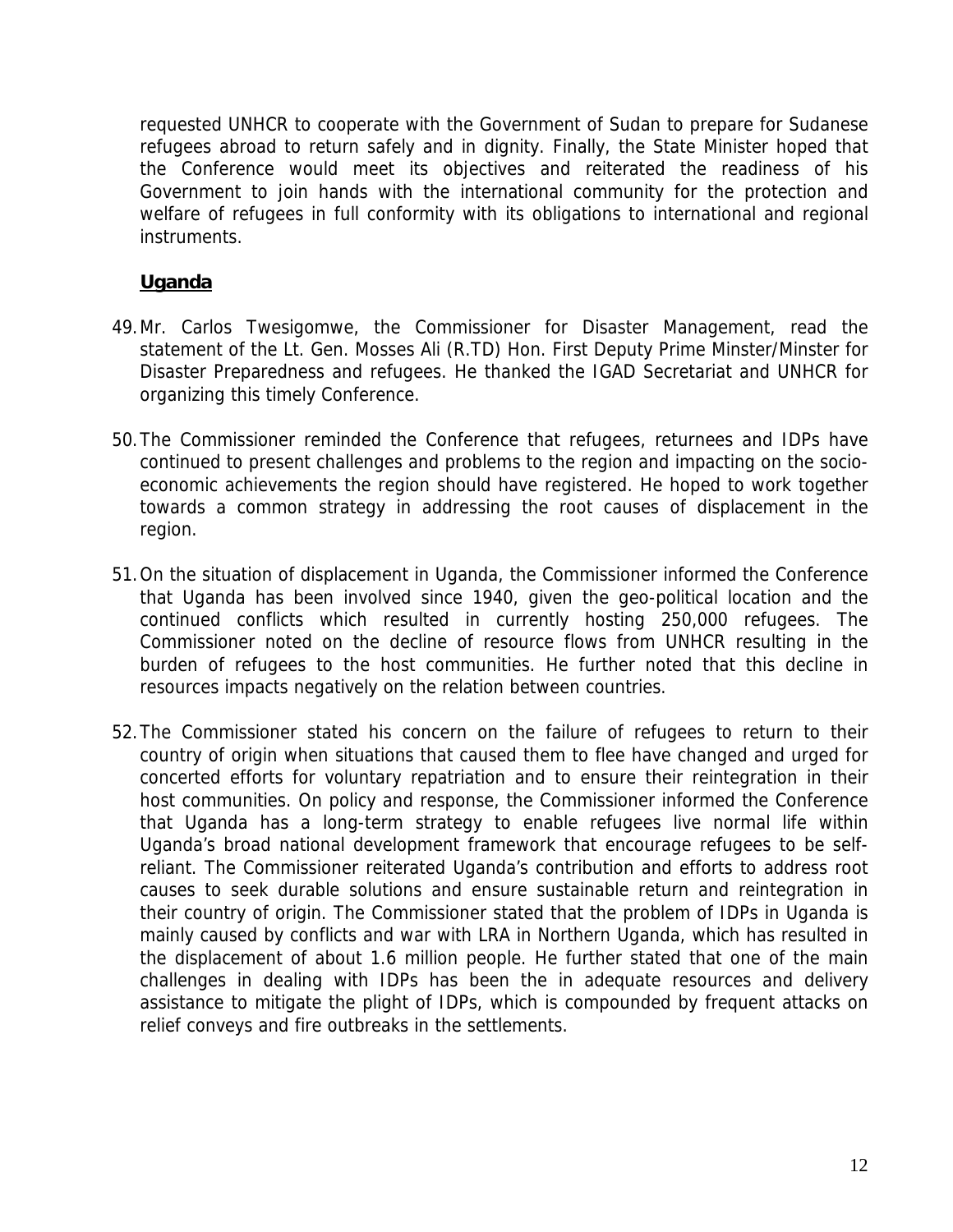53.The Commissioner informed the Conference that Uganda has formulated policy in line with the UN Guiding Principles, providing a framework for coordination national response. He further informed the Conference that with prevailing peace in most parts of Uganda, the Government is resettling IDPs in their homes and a large number of IDPs are expected to return with a support from development partners. The Commissioner informed that clearing of landmine in the areas of return poses a big problem. However, Landmine Action Program is being implemented to address the problem with support from UNDP. Finally, the Commissioner concluded that Uganda hopes that the joint strategy developed by this Conference would be implemented to resolve the long-standing humanitarian crises in the region, and reaffirmed Uganda's commitment to IGAD.

### **Decisions and recommendations of the Ministerial Conference**

54.After thorough deliberations on the problems of displacement in the IGAD region and its implication to sustainable development as well as to peace and security in the region, the Ministers made a set of decisions and recommendations, which are attached to this report (see Annex II).

### **Declaration of the Ministerial Conference**

55.Having assessed the situation of refugees, returnees and IDPs in the IGAD region, the Ministers issued the Nairobi Declaration, which is also attached to this report (Annex  $III$ ).

## **Closing**

- 56.Mr. Oluseyi Bajulaiye, Deputy Director, Africa Bureau, UNHCR Geneva thanked IGAD Secretariat for the successful organisation of the Conference and the Government of Kenya for hosting the Conference. He also thanked the Minister and delegates, including the AU and Partners for their active and constructive participation during the deliberations.
- 57.Mr. Oluseyi Bajulaiye expressed his hope that decisions and recommendations will not be shelved and assured the Ministers that UNHCR will work very closely with IGAD in the implementation of the decisions and recommendations of the Conference. In this regard, he further assured the Ministers and delegates that he will present a full report to the High Commissioner with a view to mobilize the necessary support for the implementation of the decisions and recommendations.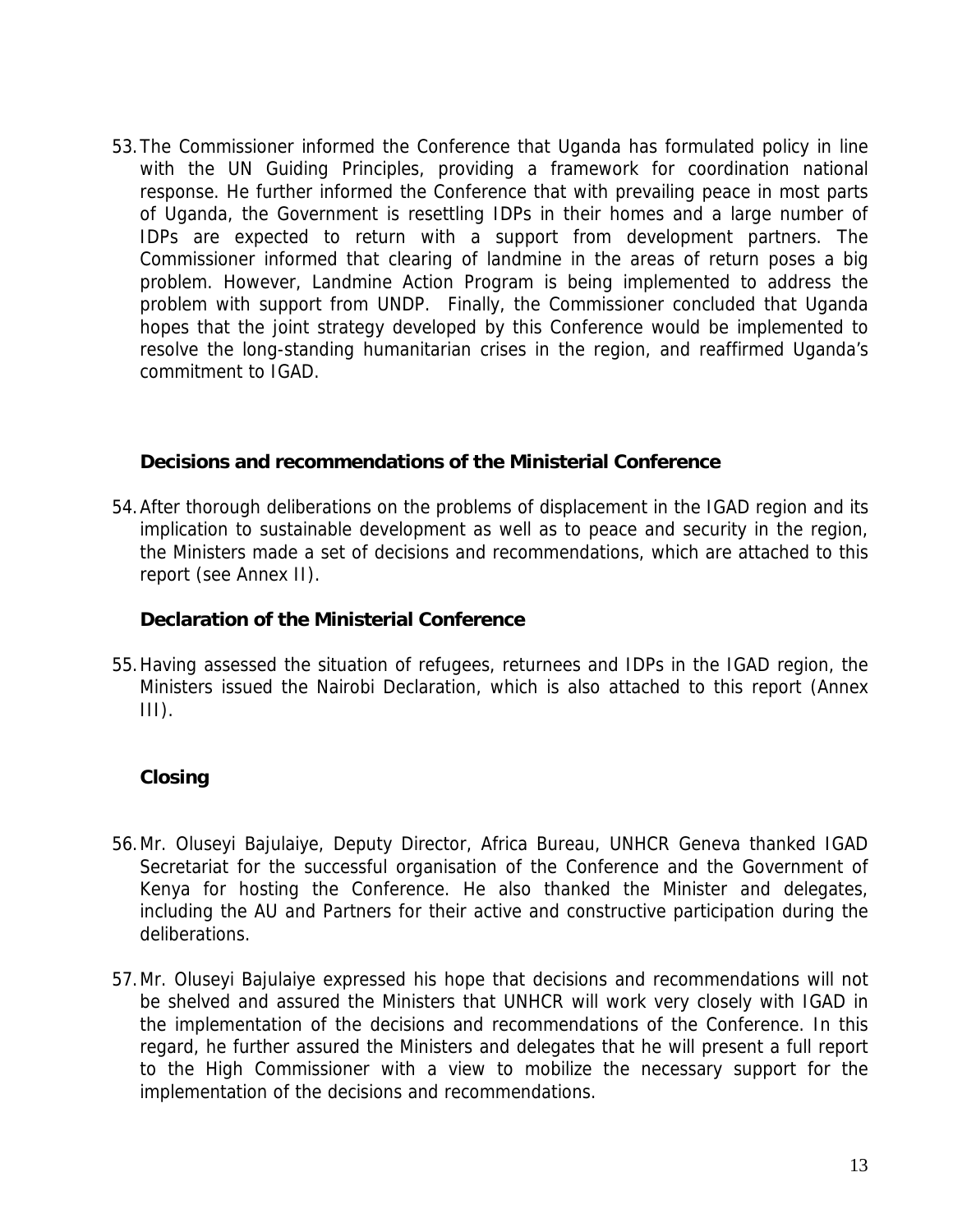- 58.Dr. Attalla Hamad Bashir, the Executive Secretary of IGAD thanked the Ministers and Head of Delegates for attending the Conference despite their busy schedules and the Government of Kenya for hosting and UNHCR for funding the Conference. His special thanks also went to the Chairman of the Conference for his ably conducted chairmanship. Dr. Attalla assured the Minister IGAD commitment to implement the decisions and recommendations of the conference and in this regard, he called upon partners to support the Secretariat. Finally, he wished all participants a safe journey back home.
- 59.Hon. Gedeon Konchellah, Chairman of the Conference and Minister of Immigration and Registration of Persons, of the Republic of Kenya extended his thanks to his colleague Ministers and head of delegation for their active and constructive participation in the deliberations. He also thanked UNHCR and IGAD Secretariat for their effective partnership in organizing this Conference.
- 60.He reiterated his country's commitment to find durable solutions to the issue of forced displacement in the IGAD region. He underlined the need to work very closely the international community in order to repatriate refugees in safety and dignity to their courtiers of origin. The appreciated the assistance from international community and aware of the donor fatigue, he requested them to increase their support as the causes of displacement are cause by so many other factors. Finally he invited participants to visit tourist areas in Kenya and wished every body safe journey back home.

## **Vote of thanks**

- 61.H.E. Askalu Menkerios, Minster of labour and Human Welfare of the State of Eritrea moved vote of thanks on behalf of the Ministers and delegates attending the Conference. The Minister thanked the Chairman, Hon. Gedeon Konchellah, Minister of Immigration and Registration of Persons, of the Republic of Kenya for piloting the Conference in an efficient manner. The Minister expressed sincere thanks to the people and the Government of the Republic of Kenya for the warm welcome and hospitality accorded to the delegations since our arrival in Nairobi.
- 62.The Minster also thanked Dr. Attalla H. Bashir, the Executive Secretary of IGAD, and assured him that the Member Sates will continue to support in the implementing the agreed decisions. The Minister further thanked the committee of Experts for the comprehensive report they prepared for Conference. The Minster expressed appreciations to UNHCR and IGAD Secretariat for facilitating the meeting including preparation of the documents in good shape in the short time available.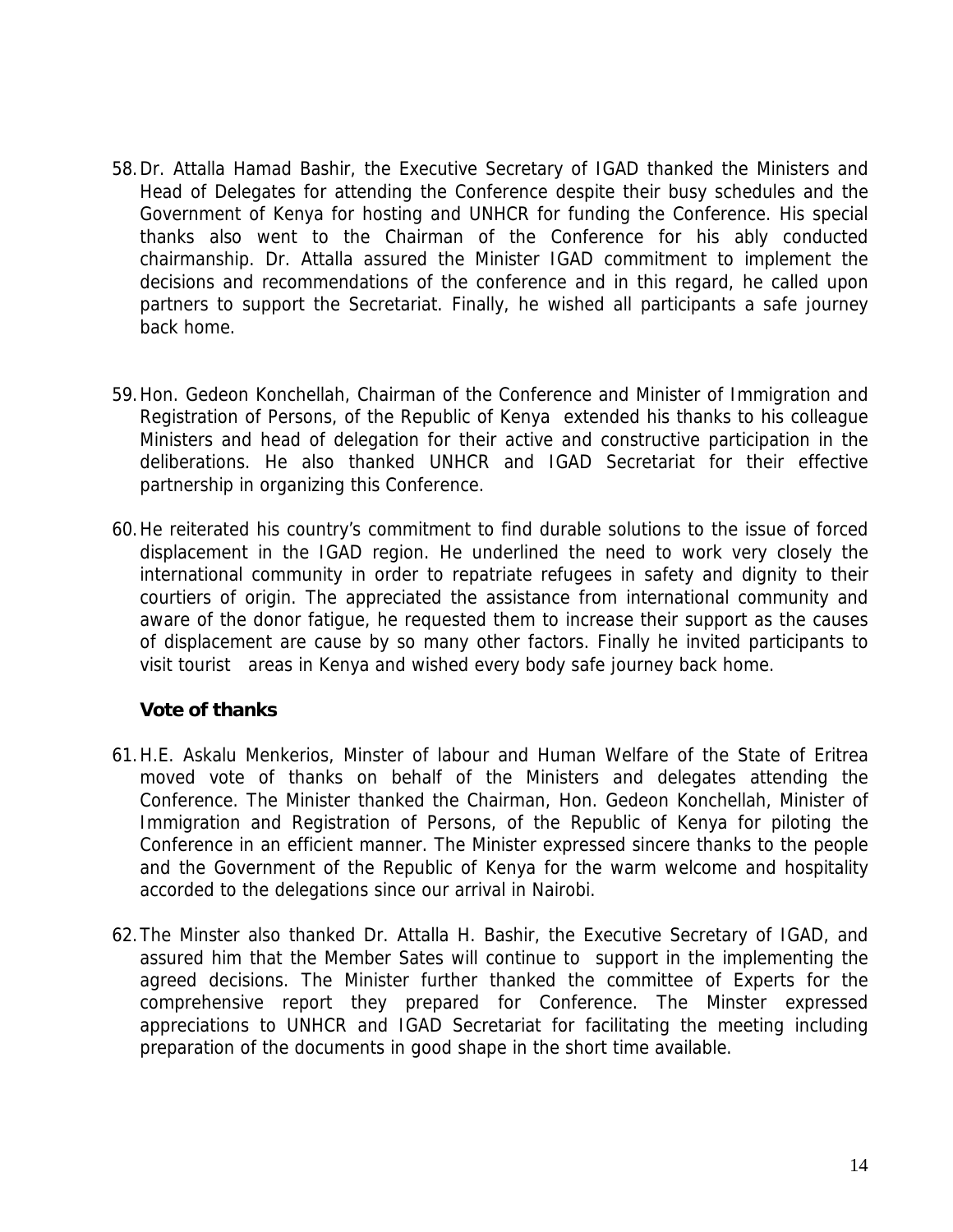63.The Minister concluded by extending profound thanks and gratitude to all those who had contributed to the success of this meeting including the interpreter, translators and the Norfolk Hotel management. Finally, the Minster wished everyone who has come from outside Nairobi a safe journey back home.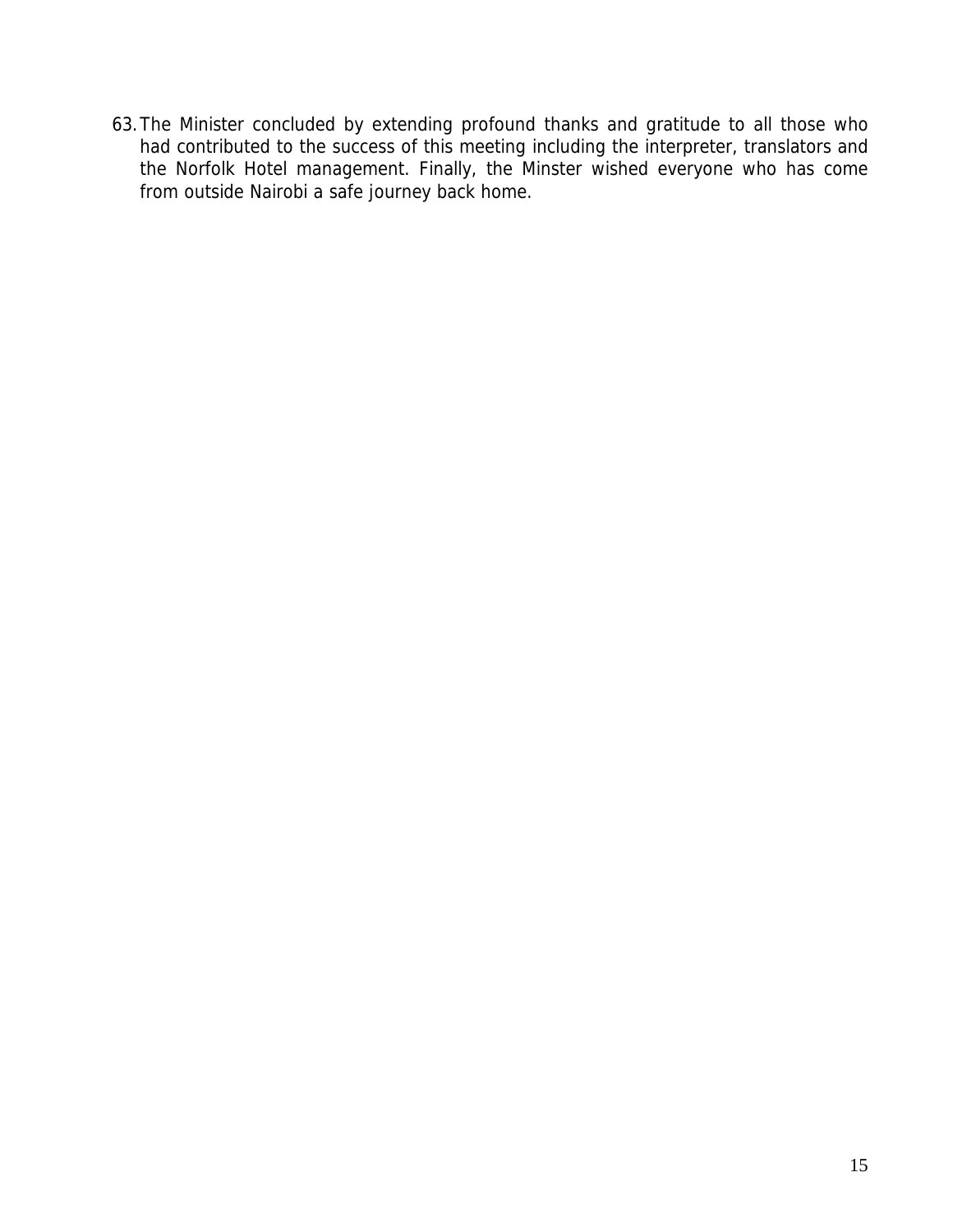### **AGENDA OF THE MINISTERIAL CONFERENCE ON REFUGEES, RETURNEES AND IDPs IN THE IGAD REGION**

- **I. Monday, 20th February, 2006:**
- **08:45 09:00** Arrival of Ministers **09:00 – 09:15** Welcoming Statement by **IGAD Secretariat 09:15 – 09:30** Statement by **Mr. Oluseyi Bajulaiye, Deputy Director, Africa Bureau, UNHCR Geneva 09:30 – 09:45** Statement by **Dr. Attalla H. Bashir, Executive Secretary of IGAD Secretariat 09:45 - 10:00:** Welcome / keynote address by **Hon. Raphael Tuju, Minister of Foreign Affairs of the Republic of Kenya 10:00 – 10:15** • Election of Bureau
	- Adoption of Agenda
- **10:15 10:30: Coffee / Tea Break**
- **10:30 11:00** Presentation and consideration of the Report of the Meeting of Experts
- **11:00 13:00** Country Statements and discussions
	- o Djibouti
	- o Eritrea
	- o Ethiopia
	- o Kenya
	- o Somalia
	- o Sudan
	- o Uganda

**13:00-14.30 Lunch at the Lord Delamere Restaurant, Norfolk Hotel 14:30 – 16:00** Discussion on the Report of the Meeting of Experts and country presentations

**16:00 – 16:15 Coffee / Tea Break**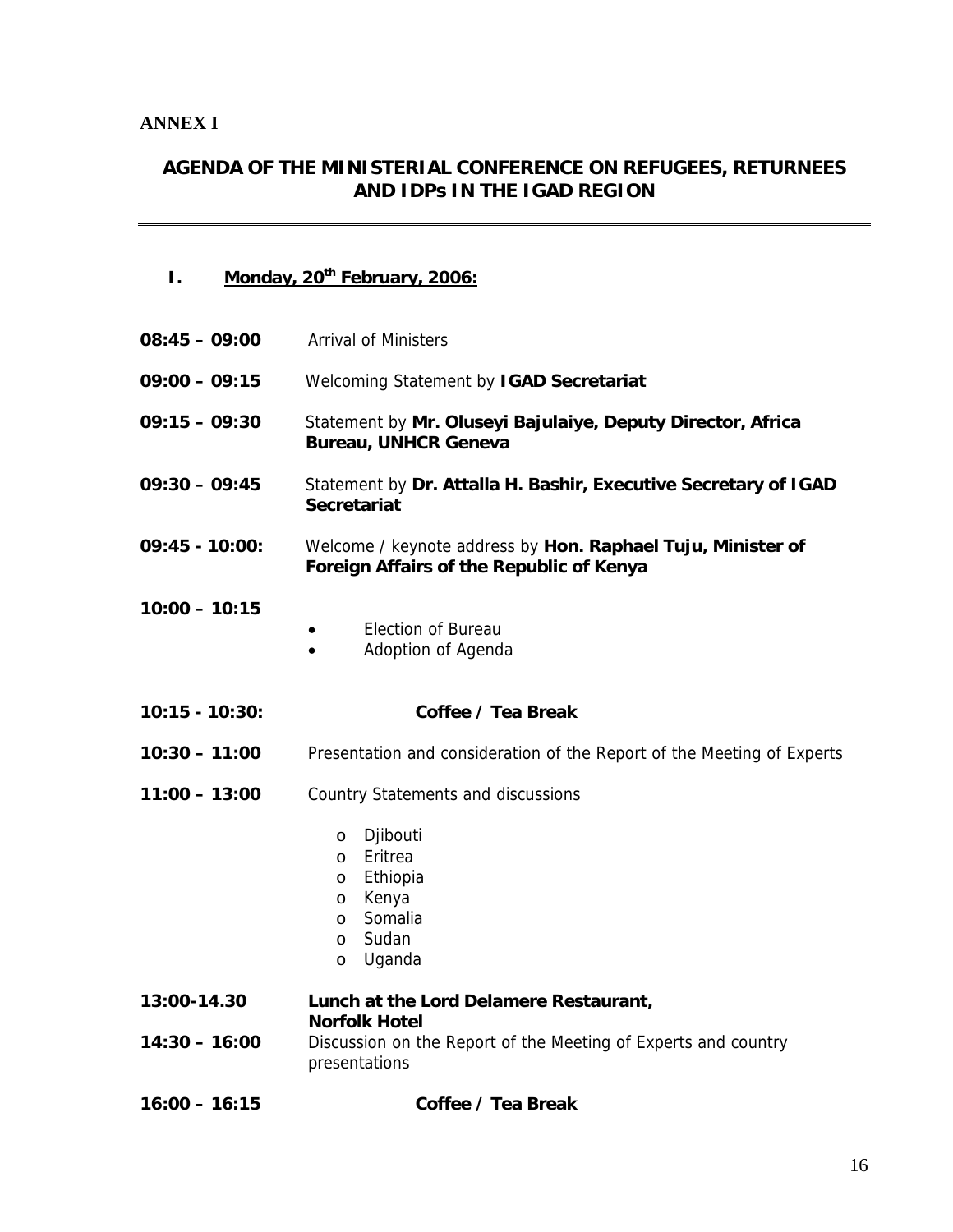- **16:15 18:00** Deliberations on:
	- o Decisions of the Ministerial Conference
	- o Declaration of the Ministerial Conference

**19:30 - 21:30 Cocktail reception by UNHCR/IGAD (Garden Suite, Norfolk Hotel)** 

## **II.** Tuesday, 21<sup>st</sup> February 2006:

- **(09:00 11:00** Secretariat Preparation and distribution of the Ministerial Report)
- **11:00 11:45** Adoption of the Ministerial Report
- **11:45 12:00 Coffee / Tea break**
- **12:00 13:00** Closing session
- **13:00 14:30 Lunch at the Lord Delamere Restaurant, Norfolk Hotel**

**\*\*\*\*\*\*\*\*\*\*\*\*\*\*\*\***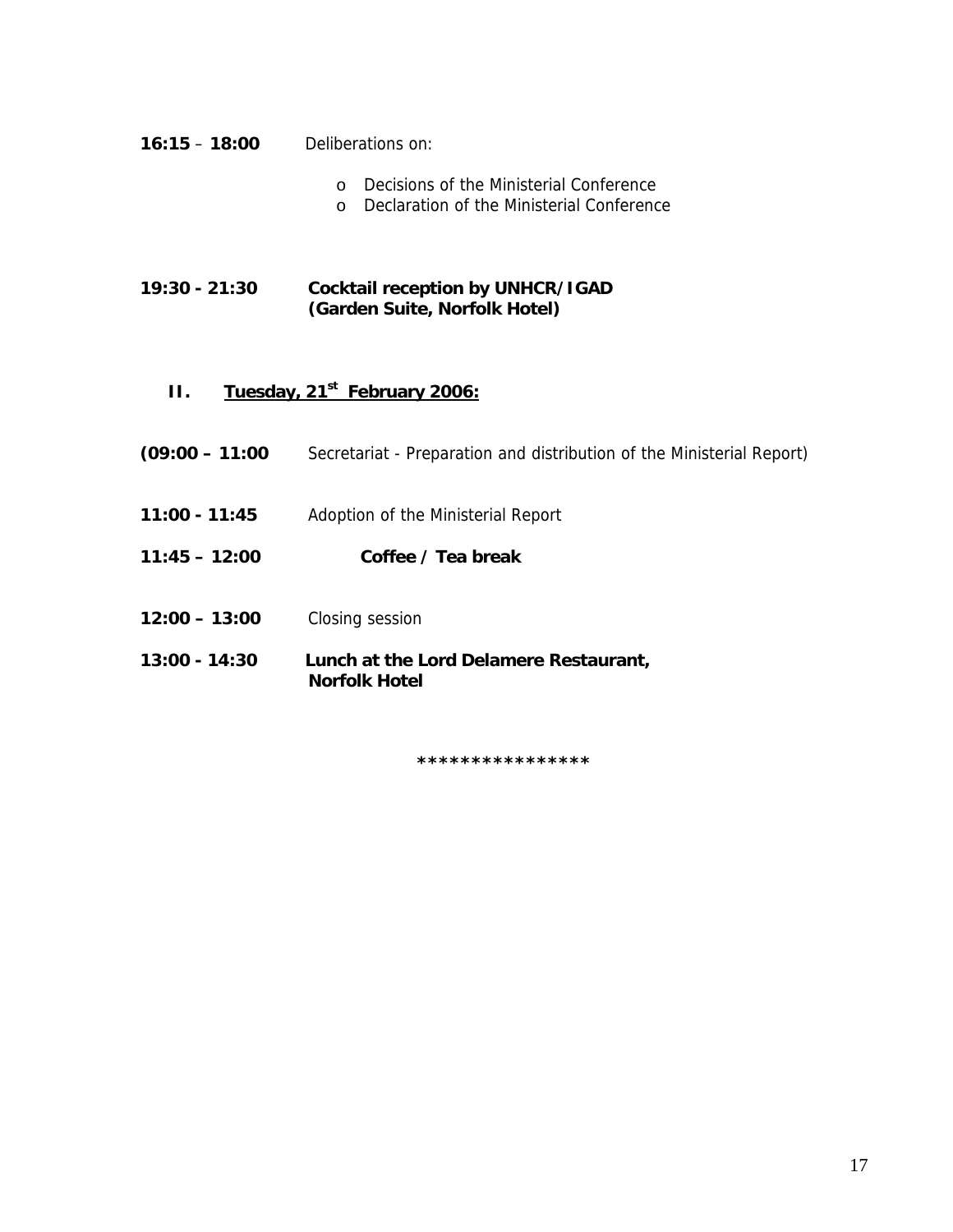### **NAIROBI DECISIONS AND RECOMMENDATIONS MINISTERIAL CONFERENCE ON REFUGEES, RETURNEES AND IDPs IN THE IGAD REGION**

The Ministerial Conference, meeting in Nairobi from 20-21 February 2006, has considered the human displacement problems in the IGAD region, which stands today at 11 million displaced persons. The Ministerial Conference has also given due recognition to the challenges that transcend national boundaries and can only be adequately addressed through a concerted action of all Member States.

In addition, they appreciated the need for sharing national experiences and expertise in addressing problems at the national level, in order to harmonise their approaches, in line with international conventions, norms and standards. They further took into consideration the fact that displacement problems are best addressed at the local and community level, according to the principle of subsidiarity – i.e. locating governance at the lowest possible level, closest to the individuals and groups most affected, on the basis of practicality.

After a thorough analysis of the situation of refugees, returnees and IDPs in the IGAD region, the Ministerial Conference underlined the necessity for Member States to undertake a sincere reflection and soul-searching on human development and human security issues currently on the agenda of the African Union, the NEPAD and the United Nations Millennium Development Goals (MDGs) and their impact on protection, assistance and durable solutions for refugees, returnees and IDPs. To this effect, the Ministerial Conference came up with the following set of decisions for implementation at national and regional levels. The Ministerial Conference also made a set of recommendations for consideration at international level

### **At National Level**

 $\overline{a}$ 

The Ministerial Conference decided that Member States:

- 1. strengthen and develop policies and legislation on refugees, returnees and internal displacement, taking into account regional and international conventions and instruments1;
- 2. develop a comprehensive response strategy, including strengthening or establishing national institutions to serve as interlocutor on issues of refugees, returnees and IDPs; and develop multisectoral policy, strategies and action plans to address the root causes of displacement with a view to formulating regional approaches to displacement, with the support of UNHCR, IGAD Secretariat and other development partners;

<sup>&</sup>lt;sup>1</sup> 1951 Geneva Convention relating to the Status of Refugees and its 1967 Protocol; the 1969 OAU Convention on the Specific Aspects of Refugee Problems in Africa; the 1954 Convention relating to the Status of Stateless Persons and the 1961 Convention on the Reduction of Statelessness; the UN Guiding Principles on Internal Displacement.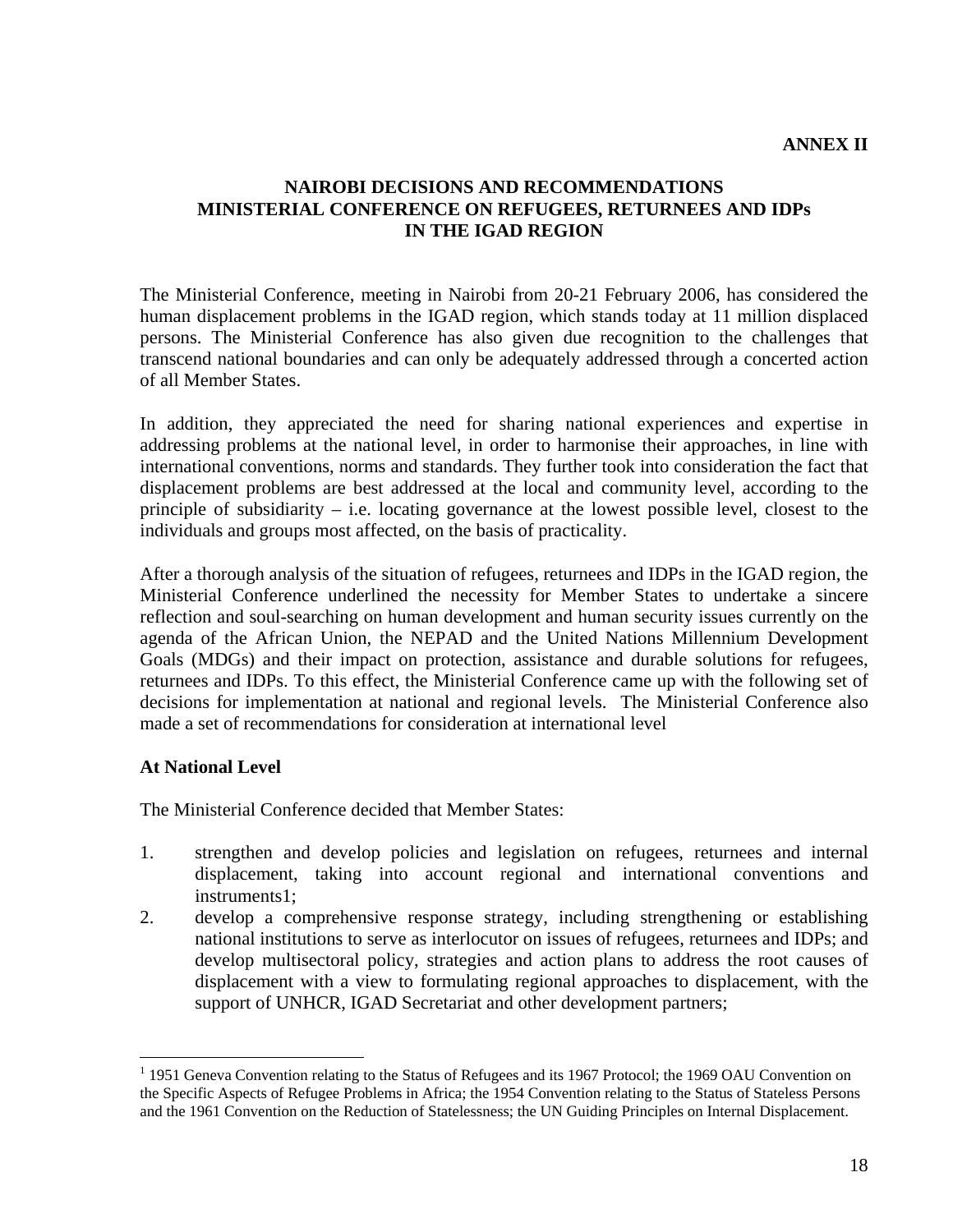- 3. develop the capacity of their asylum systems, including refugee status determination, addressing existing backlog and ensuring the respect for refugee rights and the protection of specific vulnerable groups;
- 4. undertake a baseline survey on the situation of urban refugees and asylum seekers in their respective countries in collaboration with UNHCR and other partners;
- 5. bearing in mind that education is a great asset for refugees, returnees and IDPs, carry out feasibility studies to provide them with access to education, vocational training in relevant sectors and education grants;
- 6. ensure that birth, marriage, education and other certificates are recognised across the region to facilitate refugee return and reintegration;
- 7. ensure that refugees, IDPs and returnees are included in the national HIV/AIDS strategic plans;
- 8. bearing in mind the presence of land mines and small arms in the countries of return, develop national strategies for the eradication of landmines and small arms;
- 9. promote integrated humanitarian and development projects, including income generating and self-reliance activities, education and infrastructure development in areas of refugee and IDP return, as well as refugee hosting communities with the support of multilateral and bilateral donors;
- 10. develop solutions for residual refugee caseloads, after the cessation of refugee status, and, in the absence of other durable solutions, encourage their local integration, with the support of UNHCR and the UN Country Teams;
- 11. engage the private sector to create employment opportunities for refugees, returnees and IDPs in post-conflict societies;
- 12. establish a consultative working group within the Transitional Federal Government (TFG) of Somalia, in collaboration with IGAD, the UN Country Team and the African Union to address displacement in Somalia and support voluntary return and reintegration of Somalis in safety and dignity, particularly in the Central and Southern regions of Somalia, and incorporating the Comprehensive Plan of Action and the Joint Needs Assessment processes; produce a concept paper in this respect analysing and identifying obstacles;
- 13. develop a national strategy and action plan, to address the environmental degradation in areas affected by the presence of displaced persons;
- 14. Ensure and facilitate safe access to refugees, returnees and IDPs by humanitarian organisations, in order to allow the delivery of the required protection and assistance.

## **IGAD Secretariat**

The Ministerial Conference decided that the IGAD Secretariat:

- 1. amend and expand the mandate, membership and Terms of Reference of the existing mechanisms of the Disaster Risk Management Programme (DRMP) to include refugees, returnees and IDP matters;
- 2. establish a unit within the Secretariat to provide technical support in the implementation of the DRMP, in particular in relation to forced displacement issues, through the promotion of legal standards, resource mobilization, policy liaison and coordination with UNHCR, OCHA, and relevant partners;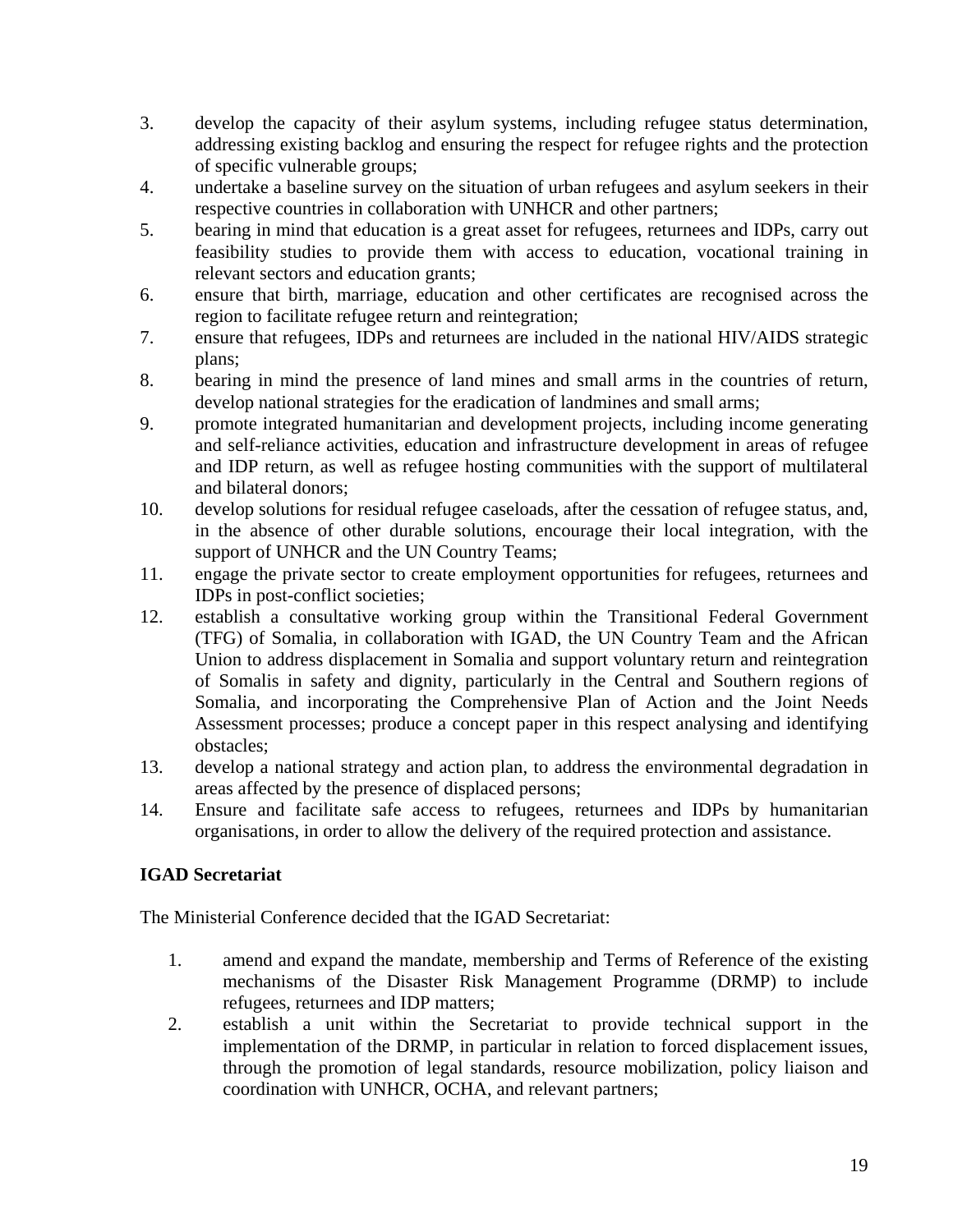- 3. support Member States in developing and implementing policies and strategies for refugees, IDPs and returnees;
- 4. develop a methodology for durable solutions in the region by undertaking a critical analysis of refugee, returnee and IDP situations with the involvement of the civil society;
- 5. develop a regional asylum and protection regime taking into account national policies on refugees, IDPs and returnees and regional and international conventions and instruments2;
- 6. create a legal framework for the protection and assistance of IDPs in collaboration with the African Union, UN agencies and concerned stakeholders, in line with the Guiding Principles on Internal Displacement;
- 7. conduct a comparative review on the basis of the surveys of urban refugees and asylum seekers conducted by the Member States, and develop a regional policy response, in collaboration with UNHCR;
- 8. develop a resource mobilization strategy, in collaboration with UNHCR and other relevant partners;
- 9. facilitate for its Policy Organs to engage donors at the highest level by articulating the implications of displacement and poverty for global peace and security; advocate vigorously for parity and universality of the responses provided by international community to situations of forced displacement;
- 10. develop and launch an IGAD Regional Resource Mobilization Strategy for Sudan, following up on the Oslo Pledging Conference for development partners to fulfil their pledges and commitments, in collaboration with the Joint Assessment Mission3;
- 11. develop a regional strategy and action plan to address the environmental degradation in areas affected by the presence of the displaced persons, in collaboration with UNHCR, the UN Country Team and the donor community;
- 12. evaluate and assess the applicability of the cessation of refugee status in the region, taking into account the peculiarity of each situation, in collaboration with UNHCR and the countries of origin and asylum;
- 13. identify factors that hinder achievement of peace, security and durable solutions for displaced populations of Somalia by TFG in collaboration with UNHCR, the African Union and IGAD Member States;
- 14. undertake a Field Assessment Mission to Northern Uganda, comprising of IPF, UN agencies and partners to assess the magnitude of IDP problem, to report to the next IGAD Summit;
- 15. produce a plan of action for the implementation of the recommendations of the Ministerial Conference within one month.

 $\overline{a}$ 

 $2$  1951 Geneva Convention relating to the Status of Refugees and its 1967 Protocol; the 1969 OAU Convention on the Specific Aspects of Refugee Problems in Africa; the 1954 Convention relating to the Status of Stateless Persons and the 1961 Convention on the Reduction of Statelessness; the UN Guiding Principles on Internal Displacement. 3

<sup>&</sup>lt;sup>3</sup> The Government of National Unity; Government of South Sudan; World Bank; UNDP and bilateral and multilateral donors.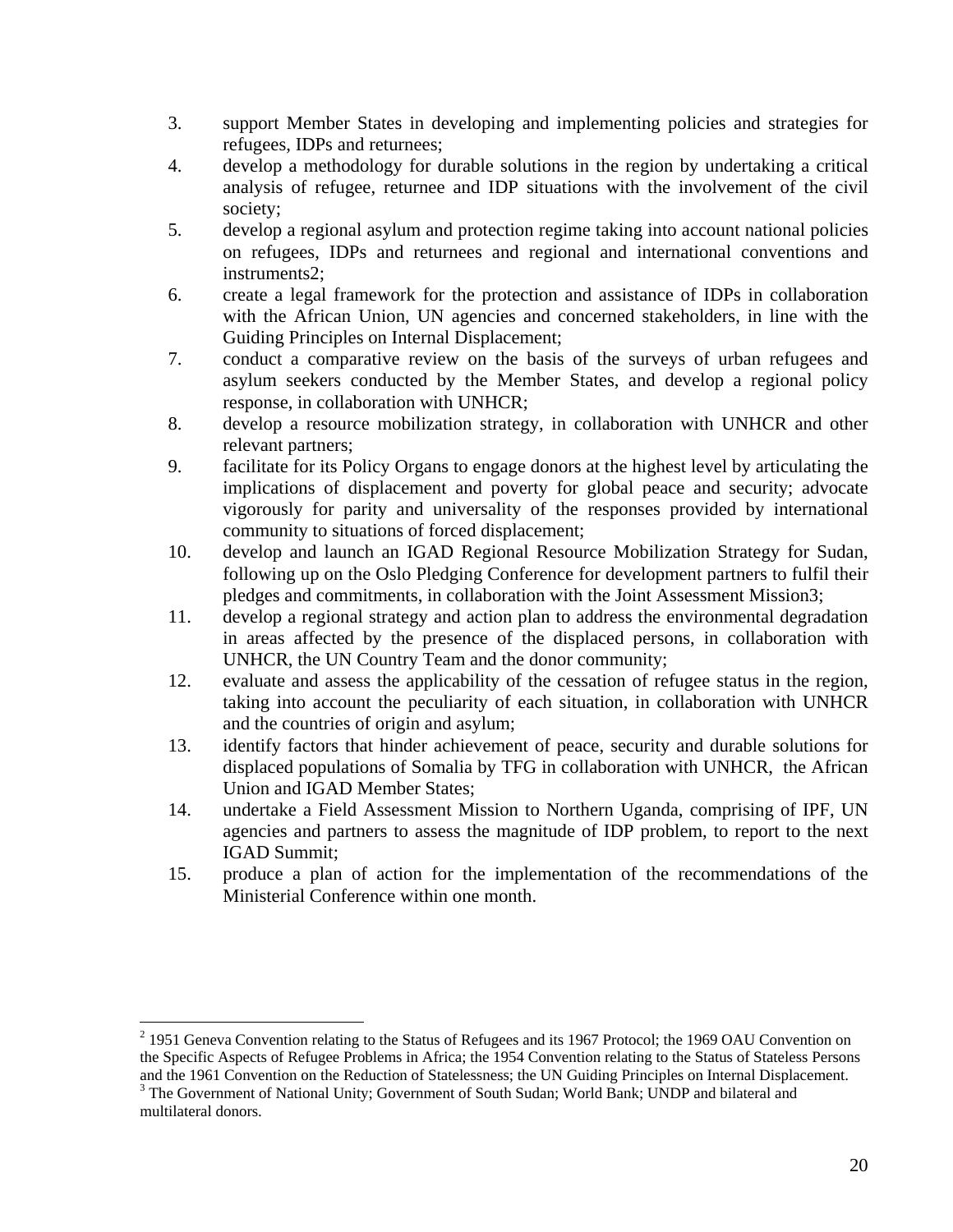### **International Community**

The Ministerial Conference recommended that the international community considers to:

- 1. address regional peace and security issues that contribute to the root causes of displacement;
- 2. address the declining assistance to refugees, returnees and IDPs according to the peculiarities of each situation using creativity, flexibility and adaptability;
- 3. support peace and post-conflict reconstruction processes in Sudan, Somalia and other Member States;
- 4. ensure funding for care and maintenance programmes, including education, related to return processes and continue to commit resources commensurate with the number of refugees remaining;
- 5. under the auspices of UNHCR and OCHA and in collaboration with IGAD, develop and monitor implementation of a Regional Durable Solution Strategy for refugees and IDPs in the region, in particular for Somali and Sudanese, in order to ensure their voluntary return in safety and dignity;
- 6. ensure the respect for the human rights, safety and dignity of migrants by advocating and showing compassion in the treatment and handling of the migration issue; in this respect, ensure that people fleeing from conflicts and persecution among them receive international protection;
- 7. address humanitarian and development issues in an integrated manner, in line with the Millennium Development Goals.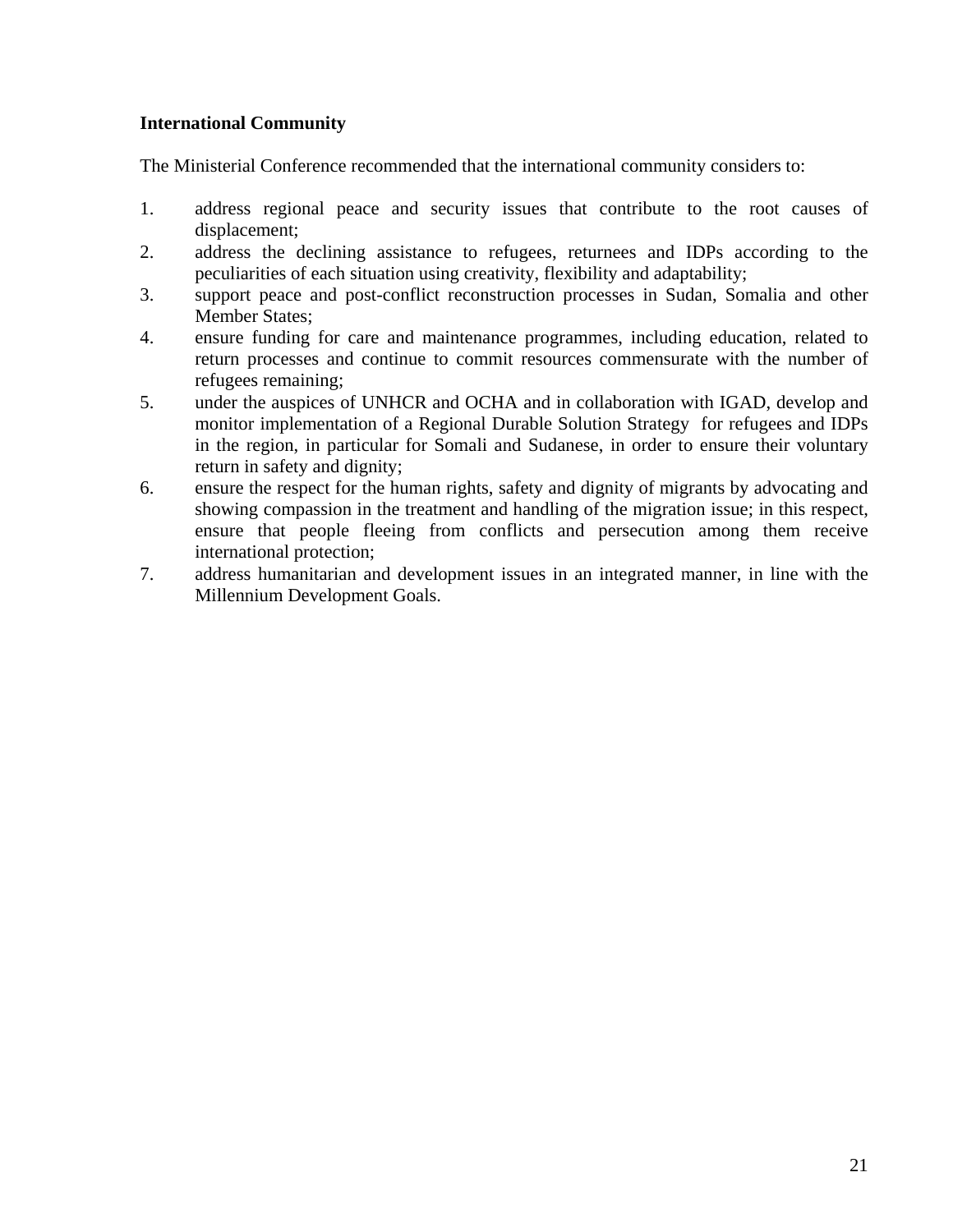### **ANNEX III**

### **NAIROBI DECLARATION MINISTERIAL CONFERENCE ON REFUGEES, RETURNEES, AND INTERNALLY DISPLACED PERSONS IN THE IGAD REGION**

**We**, the Ministers and representatives of the Member States of the Intergovernmental Authority on Development (IGAD) meeting in Nairobi, on 20–21 February 2006; recalling the decision taken by the IGAD Council of Ministers in Kampala in October 2003 and the declaration and recommendations of the Khartoum Ministerial Conference on IDPs in September 2003;

**Reaffirming** our continuous commitment to the 1951 Geneva Convention relating to the Status of Refugees and its 1967 Protocol, the 1969 OAU Convention; the 1954 and 1961 Conventions regarding Statelessness as well as the Guiding Principles on Internal Displacement;

**Alarmed** by the magnitude of the tragedies of forced population displacement in the IGAD region, that has reached the staggering figure of 11 million, making our region of seven countries home to 30% of the world's displaced and 66% of Africa's displaced;

**Considering** also the enormity of the Darfur crisis in Sudan, the humanitarian crisis in Northern Uganda and the flaring-up of conflicts in Somalia, all of which continue to result in further displacement, and add insecurity for the already strained displaced population;

**Noting** with concern the poverty levels of the refugee and IDP hosting communities that put the communities at risk, and that the required attention to these communities is not sufficient;

**Expressing** our deep concern on the current drought situation in the region, which has affected millions of peoples and the severe environmental degradation in host communities resulting from the presence of forcibly displaced populations;

**Underscoring** the recurrent gap between relief and recovery operations linked to return, and longer-term development, that jeopardises the durable and sustainable resolution of refugee, IDP and returnee situations in the sub-region, with the danger to the peace processes;

**Noting** with deep concern that resources made available to the IGAD region by the international community are decreasing tremendously, with negative effects on the standards of protection and assistance to refugees, returnees and IDPs occasioning serious consequences to fundamental rights such as education, adequate nutrition, access to health, water, sanitation and causing malnutrition of children;

**Reaffirming** that the primary responsibility for protecting and assisting the internally displaced and find durable solutions lies with the national Governments and that the role of the international community is to complement the national efforts;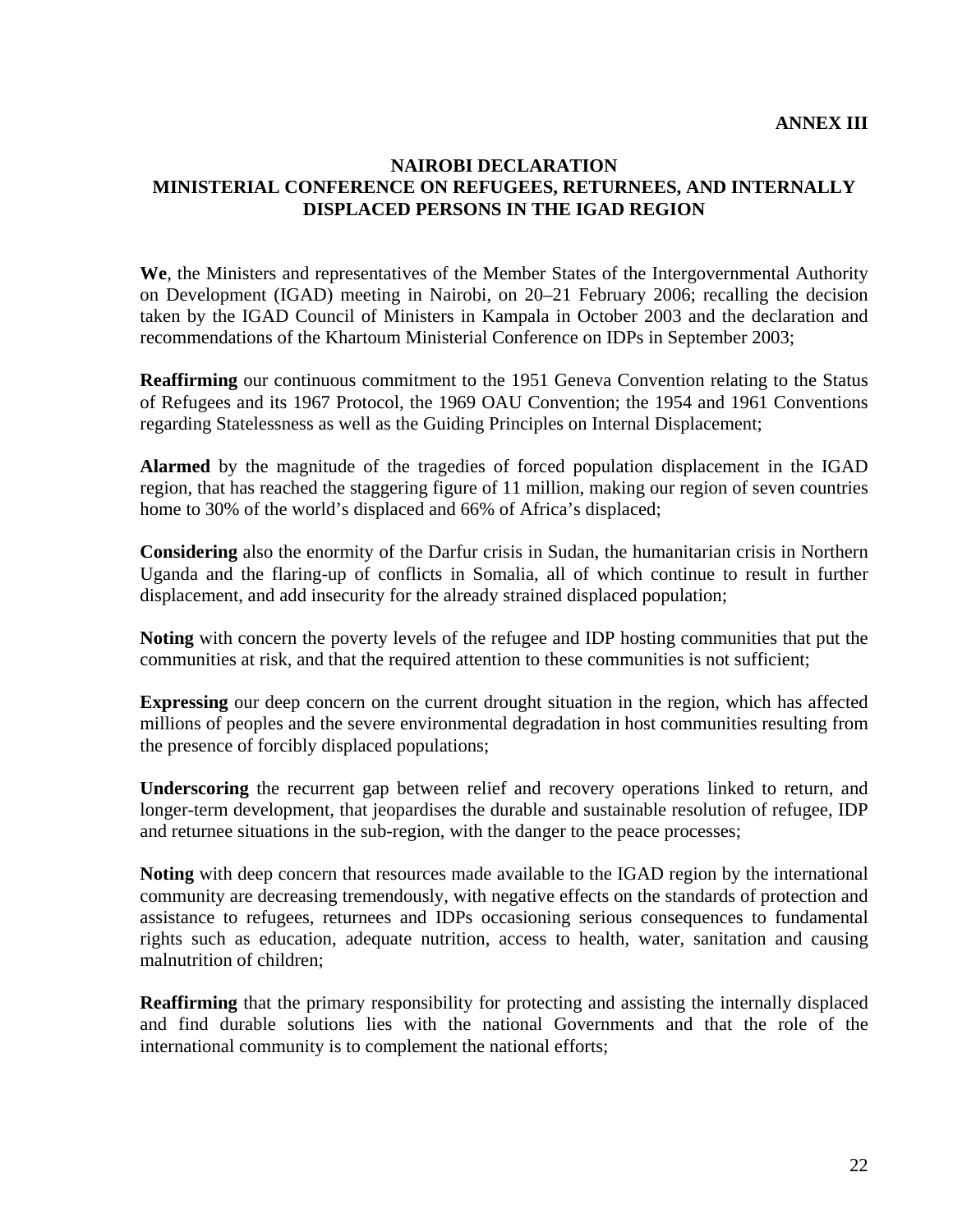**Cognizant** of the mandate of IGAD that includes the promotion of peace, stability and development in the sub-region, and determining that finding durable solutions to the issues relevant to refugees, returnees and internal displacement is an indispensable step in the realisation of lasting peace, stability and development;

**Reaffirming** the commitment of IGAD Member States to facilitate the voluntary return and reintegration of refugees and displaced persons in safety and dignity, in accordance with the existing national, regional and international instruments and in cooperation with UNHCR and all relevant governmental and non-governmental organisations;

**Recognising** the efforts made so far by the international community, which has provided assistance to refugees, IDPs and returnees;

**Expressing** our appreciation for the collaboration between IGAD Secretariat and UNHCR for organising, and to the latter for funding this conference on forced population displacement;

**Endorsing** the conclusions and recommendations of the Nairobi meeting of the Committee of Experts on forced population displacement in the IGAD region from 14-17 February, 2006;

### **We do hereby:**

- 1) **Reiterate** our commitment to address the root causes of forced displacement and ensure the preservation of a human space to create conducive conditions for durable solutions, through sustained efforts and interventions in preventing and resolving conflicts in the region for the human security of our populations;
- 2) **Reiterate** further our firm commitment to provide effective protection for refugees, returnees and IDPs and to endeavour to build capacity of refugee and IDP management systems and find lasting and durable solutions in order to enhance the prospects for longterm peace, security and development;
- 3) **Commit** ourselves to enhance the capacity of IGAD Secretariat to enable it to play an active role in all matters pertaining to refugees and IDPs in collaboration with the relevant organizations, including presenting reports to the highest organs on the situation of refugees, IDPs and returnees, with appropriate recommendations on actions to be taken to address the problem;
- 4) **Further commit** ourselves to include refugees, returnees, and IDPs and host communities in our development agenda, providing timely and effective support and resources for rehabilitation and reconstruction efforts;
- 5) **Call** upon the international community, in the spirit of burden sharing, to step up providing timely and effective support for meeting the urgent needs of refugees, returnees and IDPs, in order to contribute to peace, security and stability in the IGAD region;
- 6) **Encourage** the strengthening of collaboration between IGAD, IGAD Partners Forum, the African Union, UNHCR, UNOCHA, other UN agencies, donors, the private sector,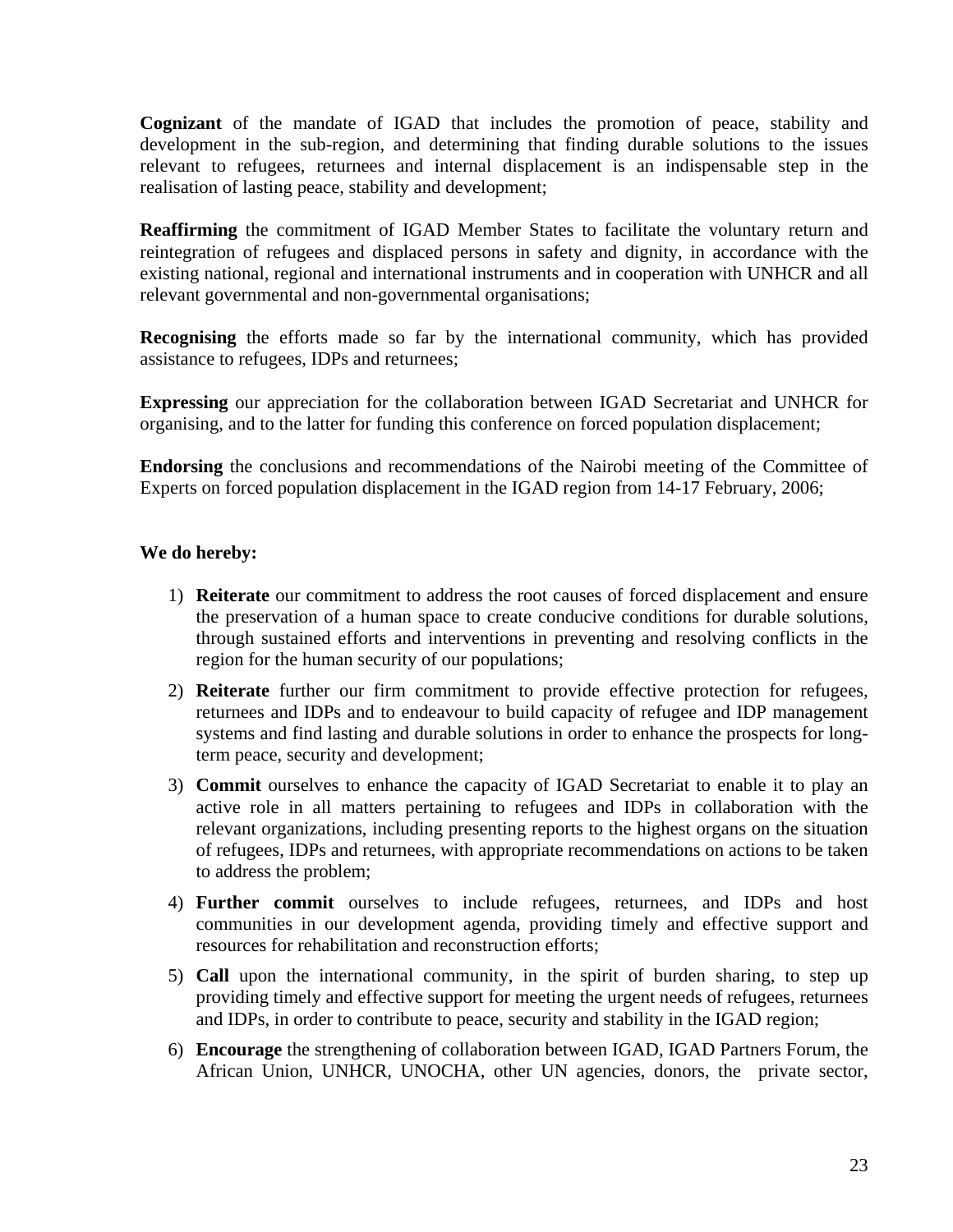humanitarian actors, and civil society, with the view to address the issues of refugees, IDPs and returnees to achieve durable solutions to the problems;

- 7) **Call** upon the international community and the UN Agencies to respond timely and adequately to the humanitarian crises resulting from the current drought situation and assist IGAD in rehabilitating the degraded areas in refugee, returnee and IDP host communities;
- 8) **Request** the international community and in particular the UN country teams and the partner countries to provide the necessary funds to enable the implementation of the recommendations of the Ministerial Conference on Forced Population Displacement in the IGAD region and explore further means of sub-regional cooperation to address issues of forced displacement in the region;
- 9) **Call** upon the international community to work together with UNHCR, IGAD Member States and resettlement countries to conduct a review of resettlement procedures, in order to ensure the proper use of resettlement for refugees in need and prevent fraudulent practices, human trafficking and brain drain from the region.

**Nairobi, Kenya 21 February 2006**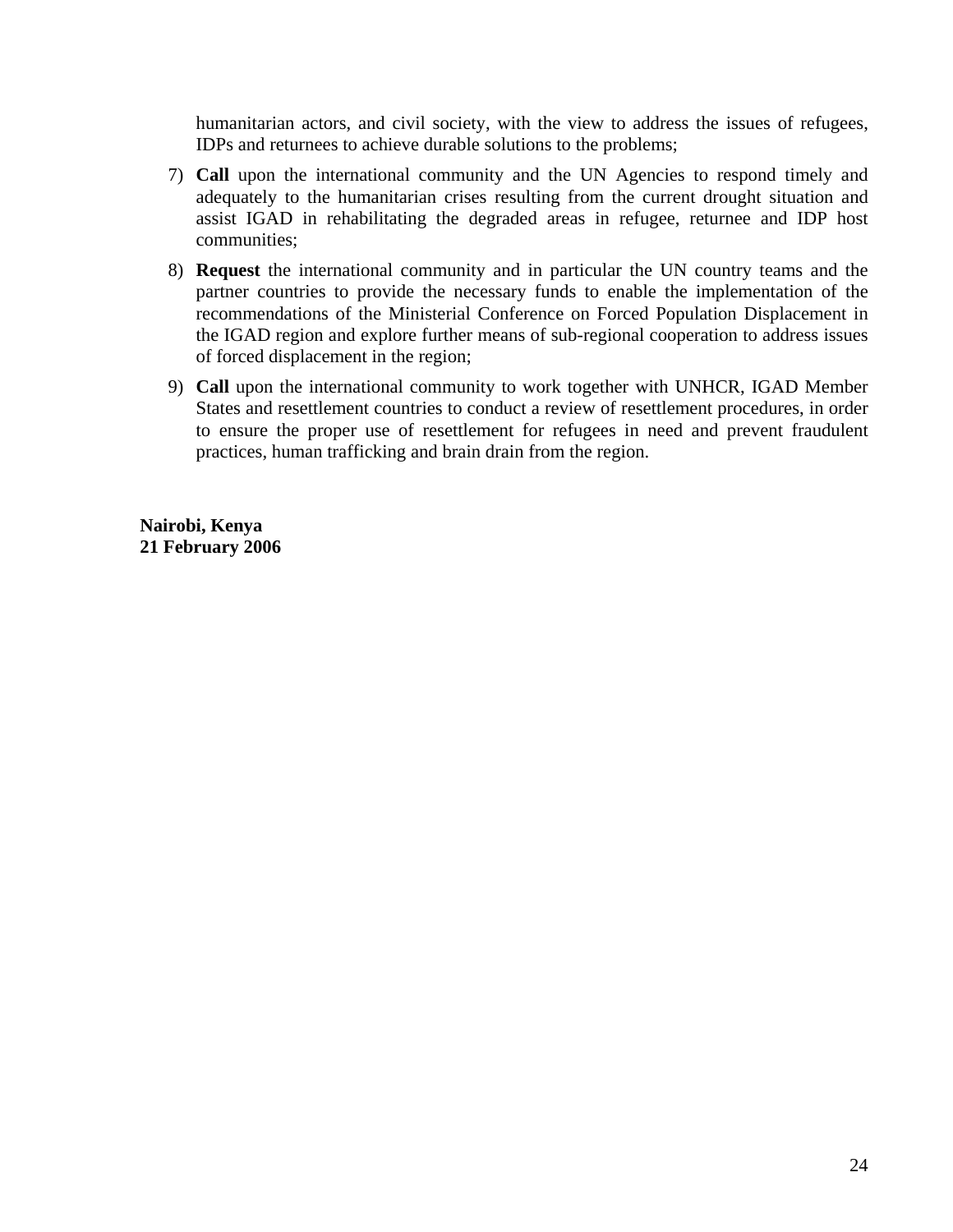### **REPORT OF THE COMMITTEE OF EXPERTS ON THE IGAD REGIONAL CONFERENCE ON REFUGEES, RETURNEES AND INTERNALLY DISPLACED PERSONS 14-17 February 2006, Nairobi, Kenya**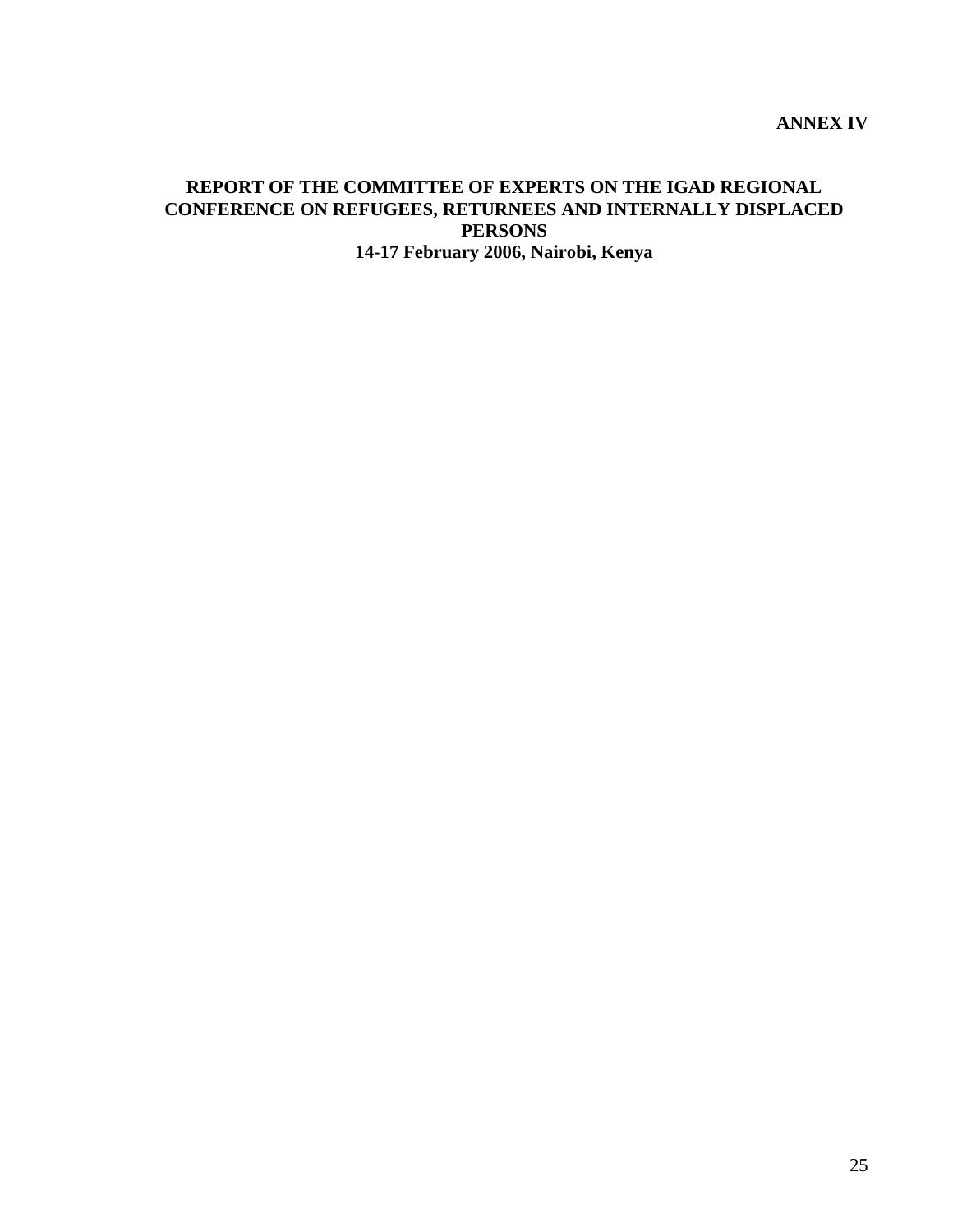### **LIST OF PARTICIPANTS TO THE MINISTERIAL CONFERENCE ON REFUGEES, RETURNEES AND INTERNALLY DISPLACED PERSONS (IDPs) IN THE IGAD REGION**

**NORFOLK HOTEL, NAIROBI, KENYA, 20-21 FEBRUARY 2006** 

## **DJIBOUTI**

### **Dini Mohamed Bourhan**

Conseiller Technique du Ministre de l'intérieur Djibouti, République de Djibouti Tel: 253- 35 25 42

### **Kadra Ahmed Hassan**

Conseillère Ministère des Affaires Etrangères et de la Coopération Internationale Djibouti, République de Djibouti Tel: 253- 85 39 10 Fax: 253- 35 38 40 Email: kadraa@hotmail.com

## **ERITREA**

**H.E. Mrs. Askalu Merkios**  Minister, Ministry of Labor and Human Welfare P.O. Box 5252 Asmara, Tel: 291-1 151986

### **Mehreteab Fessehaie**

Director General, Repatriation and Reintegration Ministry of Labour & Human Welfare P.O. Box 1098 Asmara, Eritrea Tel: 291-1-18 13 97 Fax: 291-1-18 80 03 Email: mehrfz@yahoo.com

# **ETHIOPIA**

### **Mr. Ajebe Ligaba**

Charge d'Affairs Ethiopian Embassy Nairobi Tel: (254-20) 27 32052 Fax: (254-20)2732054 Email: ajebe\_ligaba@yahoo.com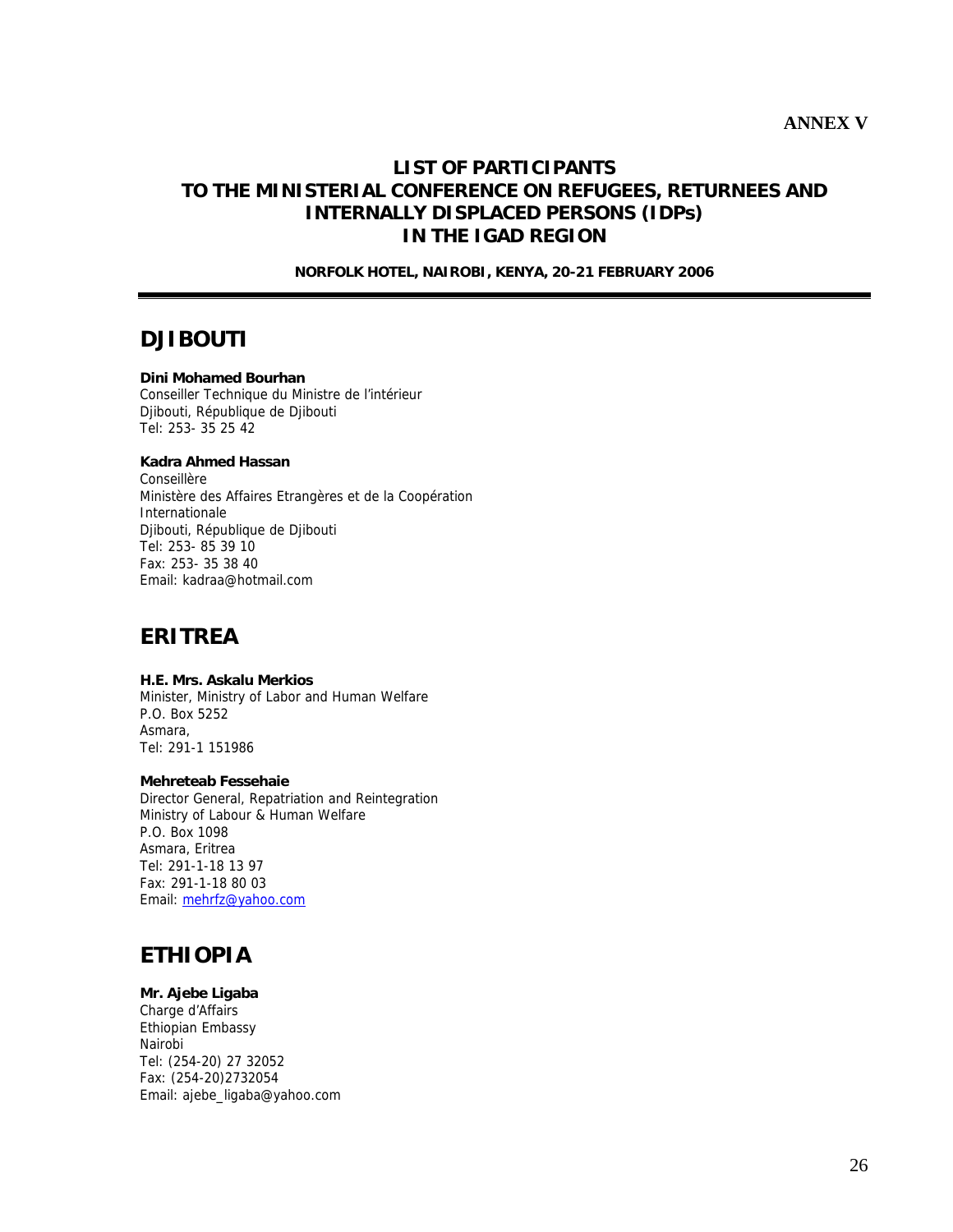#### **Daniel Ayele**

Head, Administration and Finance Department ARRA National, Security and Information Service Addis Ababa, Ethiopia Tel: 251-911-24 01 10 Fax: 251-11-15 520 08 Email: ddirayele@yahoo.com

## **KENYA**

#### **Hon. Raphael Tuju**

Minister of Foreign Affairs Nairobi, Kenya

### **Hon Gideon Konchella**

Minister of Immigration and Registration of Persons P.O. Box 30375-00100 Nairobi Tel: 254-20- 222022

#### **Roselyn Amadi**

Deputy Chief State Counsel Attorney General's Chambers P.O. Box 40112 Nairobi Tel: 254-20-226186 Fax: 254-20-310977 Email: Roselynamadi@hotmail.com

### **H.E. Amb. David Mutemi**

Director, Horn of Africa Ministry of Foreign Affairs P.O. Box 30551 Nairobi, Tel: 254-20-31 88 88 Email: davidmutemi@yahoo.com

#### **H.E. Amb. Mohammed Affey**

Ambassador Ministry of Foreign Affairs Nairobi

### **Peter Kusimba**

Under Secretary Head of Refugees Department Ministry of Immigration and Registration of Persons P.O.Box 30375-00100 Nairobi Tel: (254-20) 25 01 20 Email: petskubana@yahoo.co.uk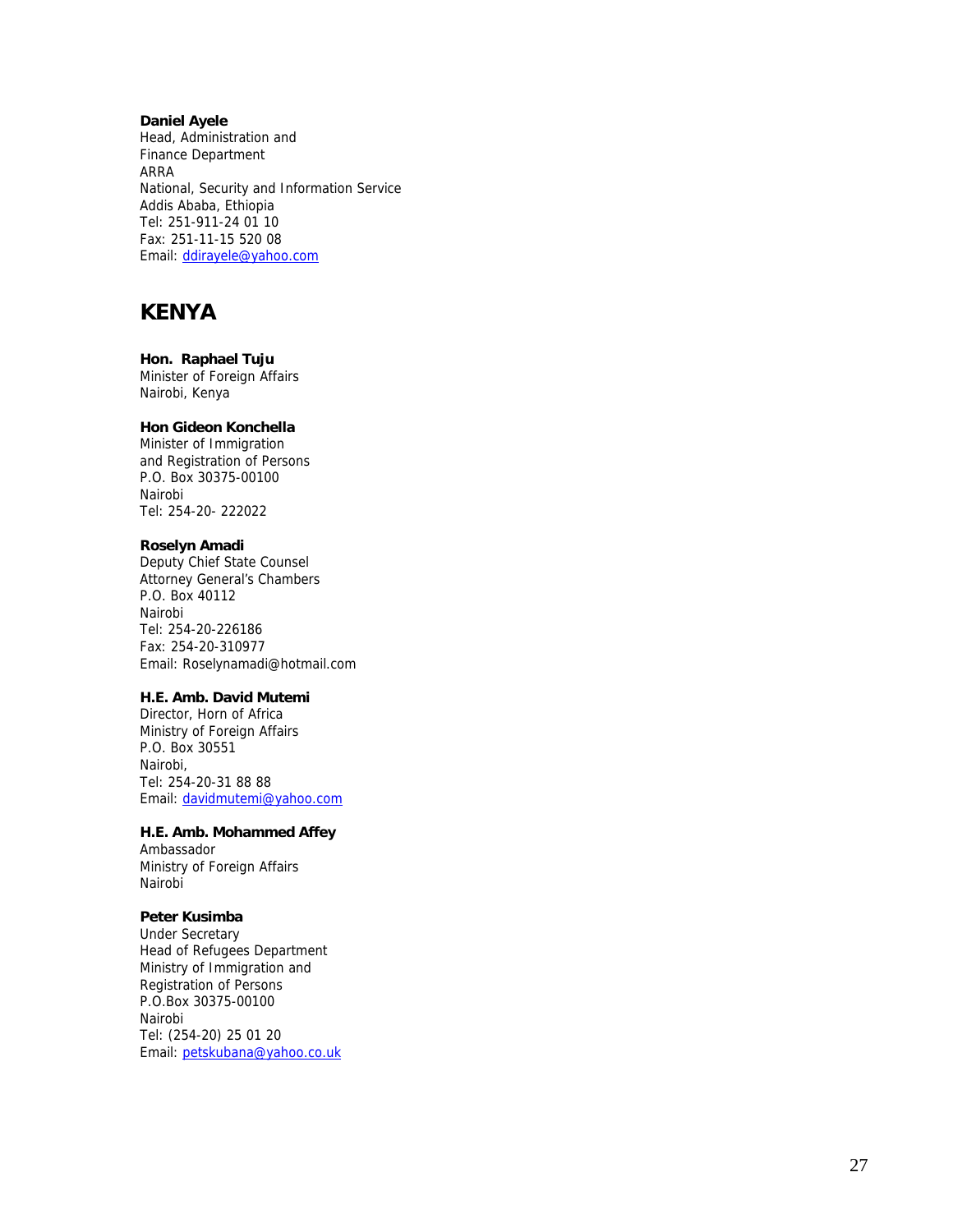### **Janet A. Kailikia**

Foreign Service Officer Horn of Africa Directorate Ministry of Foreign Affairs P.O.Box 30551 Nairobi Tel: 254-20-31 88 88 Fax: 254-20- 34 19 35 Email: janetakika@yahoo.com

## **SOMALIA**

#### **H.E. Ibrahim Sh. Ali**

Minister of State for Foreign Affairs Ministry of Foreign Affairs Somalia Tel: 254-721661268 Email: hafun@math.net

#### **Gibriel Cusman Moxamed**

Special Envoy to IGAD for the Transitional Federal Government of Somalia (TFGS) Ministry of Foreign Affairs **Jowhar** Tel: 252-1- 52 12 00 Email: jibco1@hotmail.com

## **SUDAN**

### **Brig. Aleu Ayieny Aleu**

State Minister for Interior Ministry of Interior Khartoum Tel: 249-91 2393356 Fax: 249-183 768597

### **Kuol Nyok Kuol Arop**

Third Secretary Sudan Embassy Nairobi Tel: 254 20 385225 Fax: 254 20 385187 e-mail: nyokkuol@yahoo.co.uk

### **Rihab Awad Alkreem**

Legal Adviser Office of the Commissioner Khartoum Tel: 249-183 760855 Fax: 249-760622

### **Nhial N. Monvcol**

Office Manager Khartoum

## **Mubarak Talha Mubarak**

Director of Protection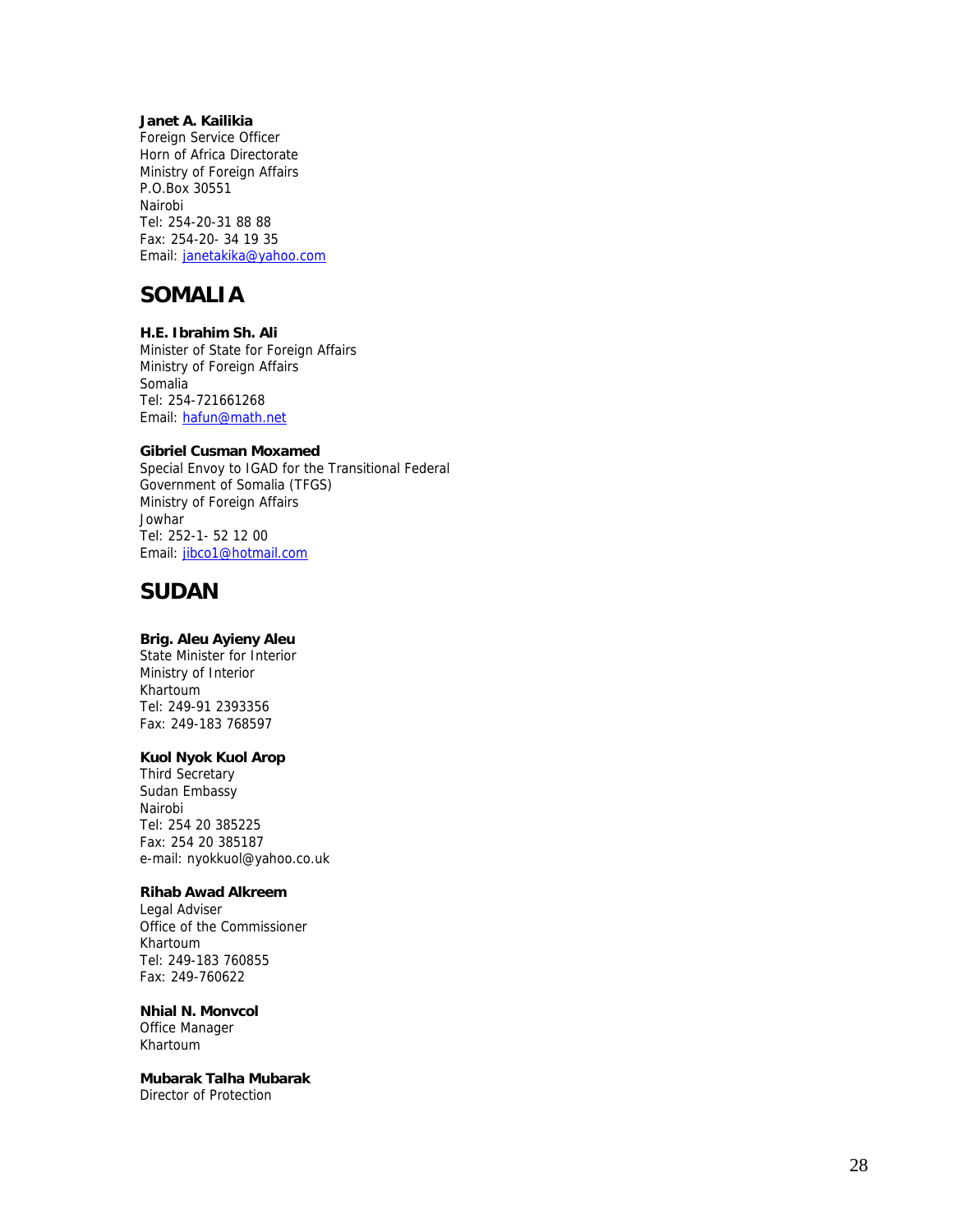Ministry of Interior, Office of the Commissioner For Refugees (COR) Khartoum, Sudan Tel: 249-183- 78 15 58 Fax: 249-183- 78 15 60

## **UGANDA**

### **Carlos Twesigmwe**

Commissioner Disaster Management and Refugees Office of the Prime Minister P.O. Box 341 Kampala Tel: 256-41-343825 Fax: 256-41- 258735

#### **H.E. Catherine Sebitosi**

Minister Counsellor Uganda High Commission P.O. Box 60853 Nairobi Tel: 254-20-4445420 Fax: 254-20-4443772

#### **David Kazungu Apollo**

Assistant Commissioner-Refugees Disaster Preparedness and Refugees P.O. Box 341 Kampala, Uganda Tel: 256-41-230765/58 or 258735 Email: dakazungu@yahoo.com

## **IGAD SECRETARIAT**

#### **Daniel Yifru**

Director, Peace and Security P.O. Box 2653 Djibouti, Republic of Djibouti Tel: 253-354050/312750 Tel/Fax 253- 250121 Email: Daniel.yifru@igad.org

#### **Keflemariam Sebhatu**

Programme Manager Humaniatarian Affairs P.O. Box 2653 Djibouti, Republic of Djibouti Tel: 253- 35 40 50/312753 Fax: 253- 35 35 20/250121 Email: kefle.sebhatu@igad.org

#### **Debalkew Berhe**

Programme Manager, Environment Protection P.O. Box 2653 Djibouti, Republic of Djibouti Tel: 253-35 40 50 Fax: 253-35 35 20/356994 Email: debalkew.berhe@igad.org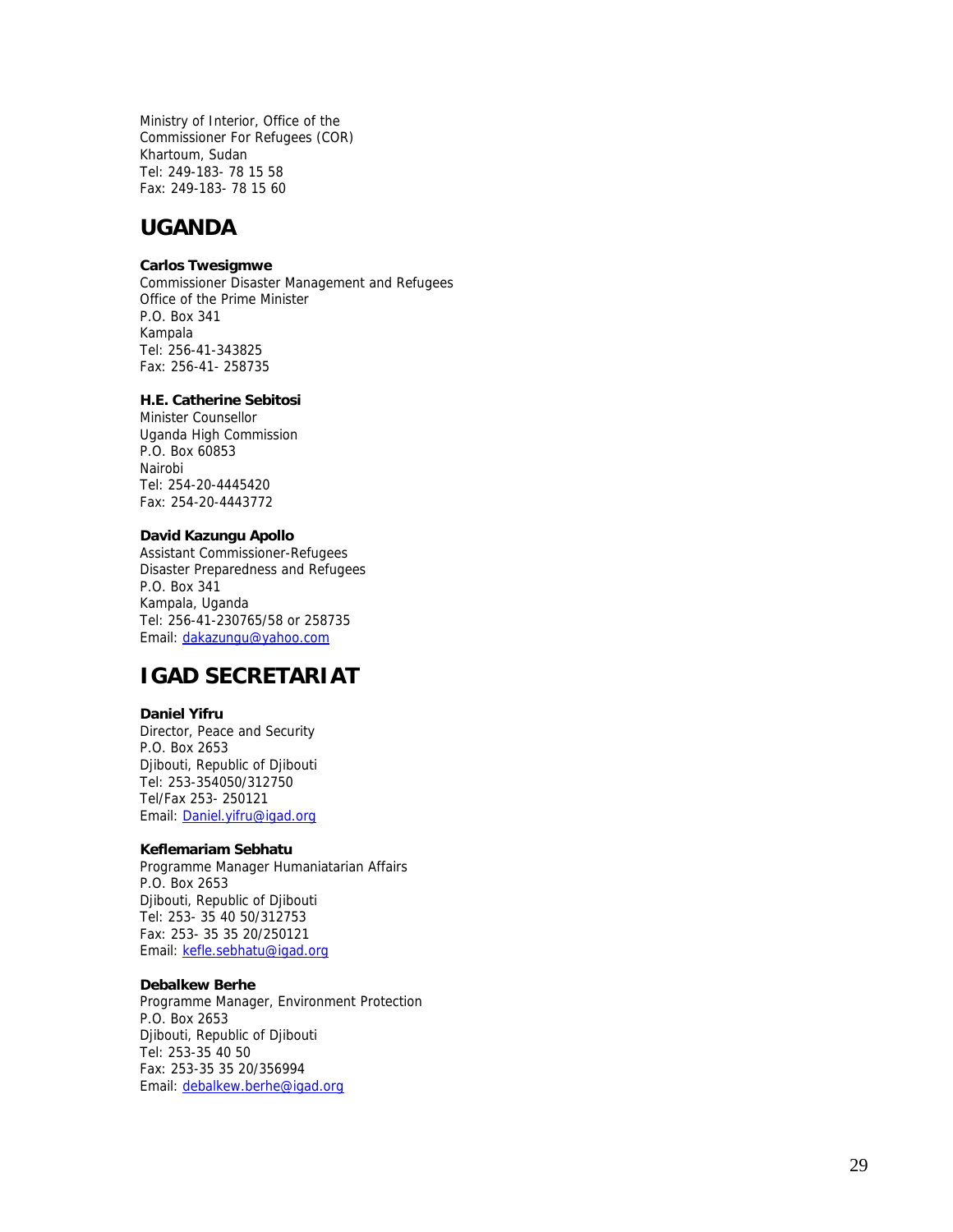### **Patrick Sabuni**

Intern/Researcher Djibouti, Republic of Djibouti Tel: 253-35 40 50 Fax: 253-35 35 20 Email: patircksabuni@aim.com

### **Egzharia Tekle**

Personal Secretary P.O. Box 2653 Djibouti, Republic of Djibouti Tel: 253-35 64 52 Fax: 253-35 35 20 Email: egzharia.tekle@igad.org

#### **Tegueste Shimelis**

Secretary, Peace and Security Division P.O. Box 2653 Djibouti, Republic of Djibouti Tel: 253-354050/312751 Tel/Fax: 253- 25 01 21 Email: tegueste.shimelis@igad.org

## **UNHCR – Geneva**

**Mr. Oluseyi Bajulaiye**  Deputy Director Geneva

# **UNHCR – Djibouti**

### **Dillah Doumaye**

Representative **UNHCR** P.OBox 1885 Djibouti, Republic of Djibouti Tel: 253-352200 Email: doumayed@unhcr.org

# **UNHCR – Eritrea**

### **William Collins Asare**

Representative Asmara P.O.Box 1995 Tel: 291-1-126121 Fax: 291-1-127255 Email: asare@unhcr.org

#### **Jose Alvin Gonzaga**

Sr. Protection Officer UNHCR Asmara P.O. Box 1995 Tel: 291-1-126121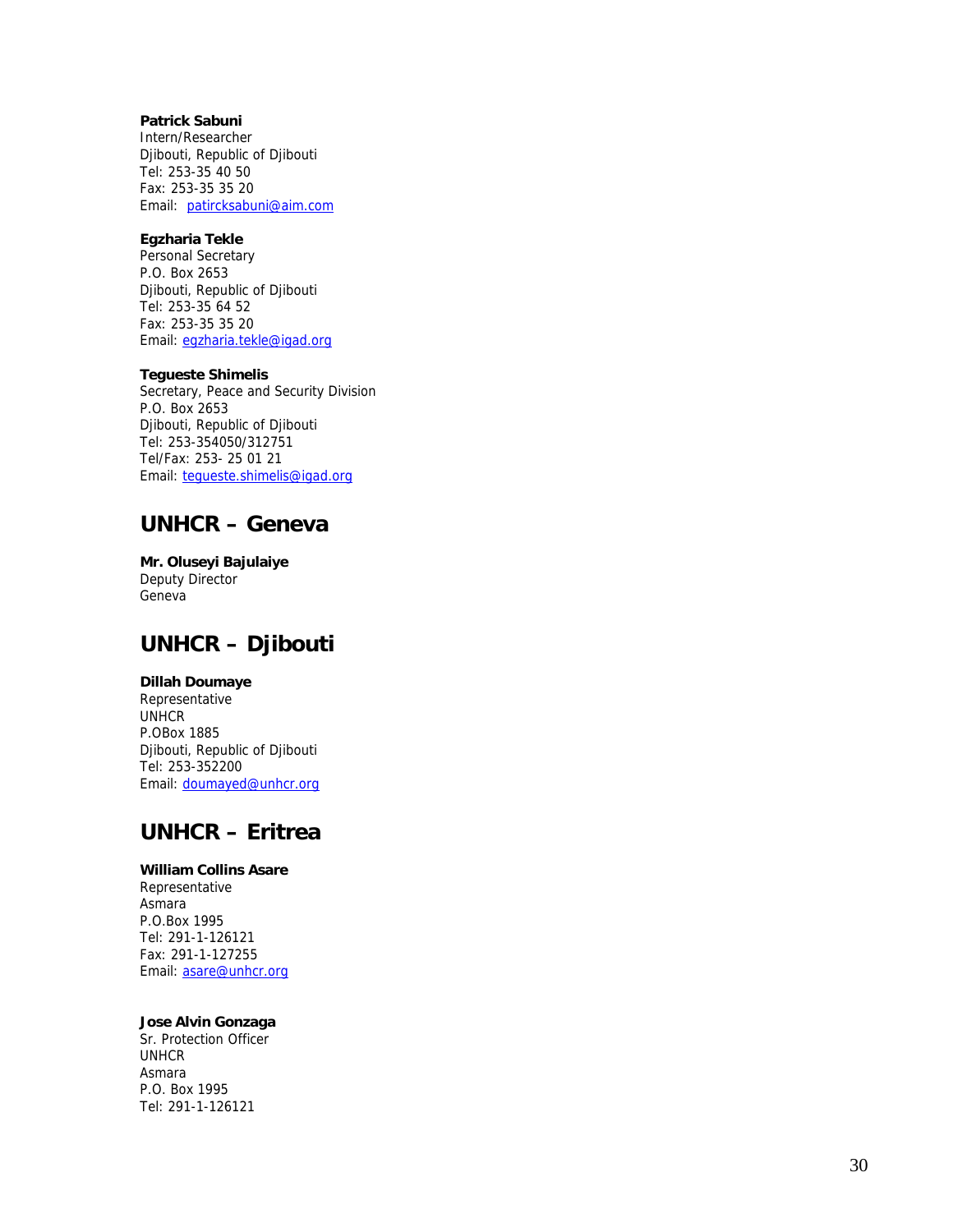Fax: 291-1-127255 Email: gonzaga@unhcr.org

## **UNHCR – Ethiopia**

### **Ilunga Ngandu**

Regional Liaison Representative for Africa UNHCR Regional Liaison Office (RLO) Addis Ababa Tel: 251-11- 6612822 Email: ngandu@unhcr.org

### **Fernanado Protti-Alvarado**

Deputy Representative UNHCR Regional Liaison Office (RLO) P.O. Box 1076 Addis Ababa Tel: 251-911- 20 86 57 Email: protti@unhcr.org

#### **Annika Sandlund**

Protection Office P.O. Box 1076 Addis Ababa Tel: 25111-46 12822 Email: sandlund@unhcr.org

#### **Marie Delphine**

External Relations Officer UNHCR Regional Liaison Office (RLO) Addis Ababa Tel: 00251 11 6612822 Email: marie@unhcr.org

#### **Katherine Cocco**

Associate Executive Assistant to the Representative UNHCR Regional Liaison Office (RLO) Addis Ababa Email: cocco@unhcr.org

#### **Maria Jose Guerrero Ledo**

Associate External Relations Officer UNHCR Regional Liaison Office (RLO) Addis Ababa Tel: 251- 911-254165 Email: guerrema@unhcr.org

#### **Tedenek Fantaye**

Assistant External Relations Officer UNHCR Regional Liaison Office (RLO) Addis Ababa Tel: 251-11-6612822 Fax: 251-11-6611666 Email: fantaye@unhcr.org

#### **Yemisrach Teshome**

Senior Secretary Public Information UNHCR Regional Liaison Office (RLO)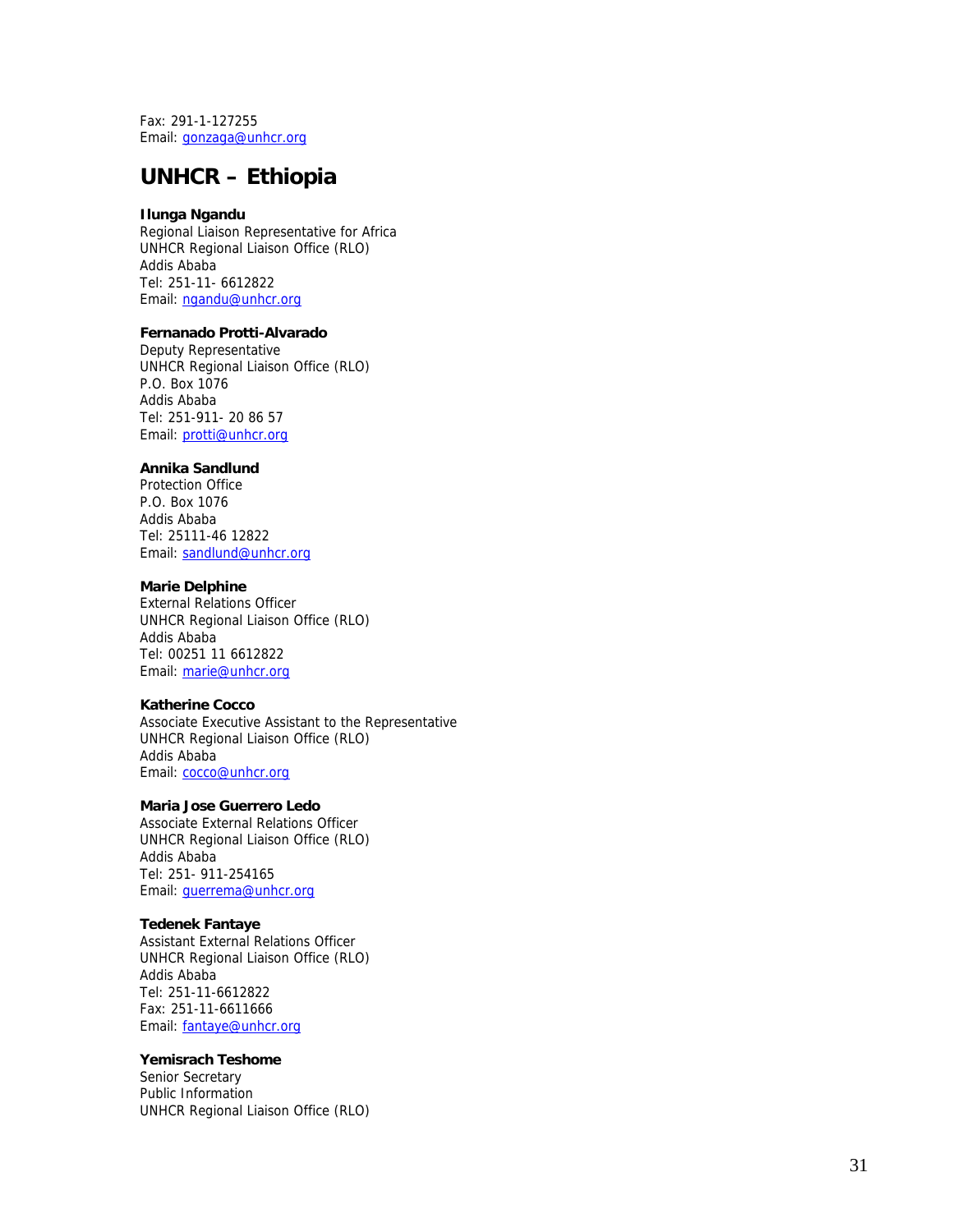Addis Ababa, Ethiopia Tel: 251-11-6612822 Fax: 251-11-6611666 Email: teshome@unhcr.org

## **UNHCR – Kenya**

### **Neimah Warsame**

Manager, Regional Support HUB/UNHCR Nairobi Email: warsamen@unhcr.org

#### **George Okoth-Obbo**

Representative UNHCR Branch Office P.O. Box 43801 00100 Nairobi Tel: 254-20-4232000 Fax: 254-20-4232080 Email: okothg@unhcr.org

### **Eddie Gedalof**

Deputy Representative UNHCR P.O. Box 43801 00100 Nairobi Tel: 254-20-4232110/4232084 Email: gedalof@unchr.org

## **UNHCR – Somalia**

### **Mr. Guillermo Bettocchi**

Representative UNHCR Somalia Nairobi Tel: 254- 723403512

#### **Alessandra Morelli**

Joint Needs Assessment Somalia/UNHCR Snr. Repratriation and Reintegration Planner UNHCR Branch Office (BO) Somalia Waiyaki Way - Lions Place **Westlands** P.O.Box 43801-00100 Nairobi Tel: 254-733-200777 Email: morelli@unhcr.org

# **UNHCR – Uganda**

### **Ms. Cynthia Burns**

Representative UNHCR Kampala Tel: 256-41 349143 Fax: 256-651 261430 Email: burnsa@unhcr.org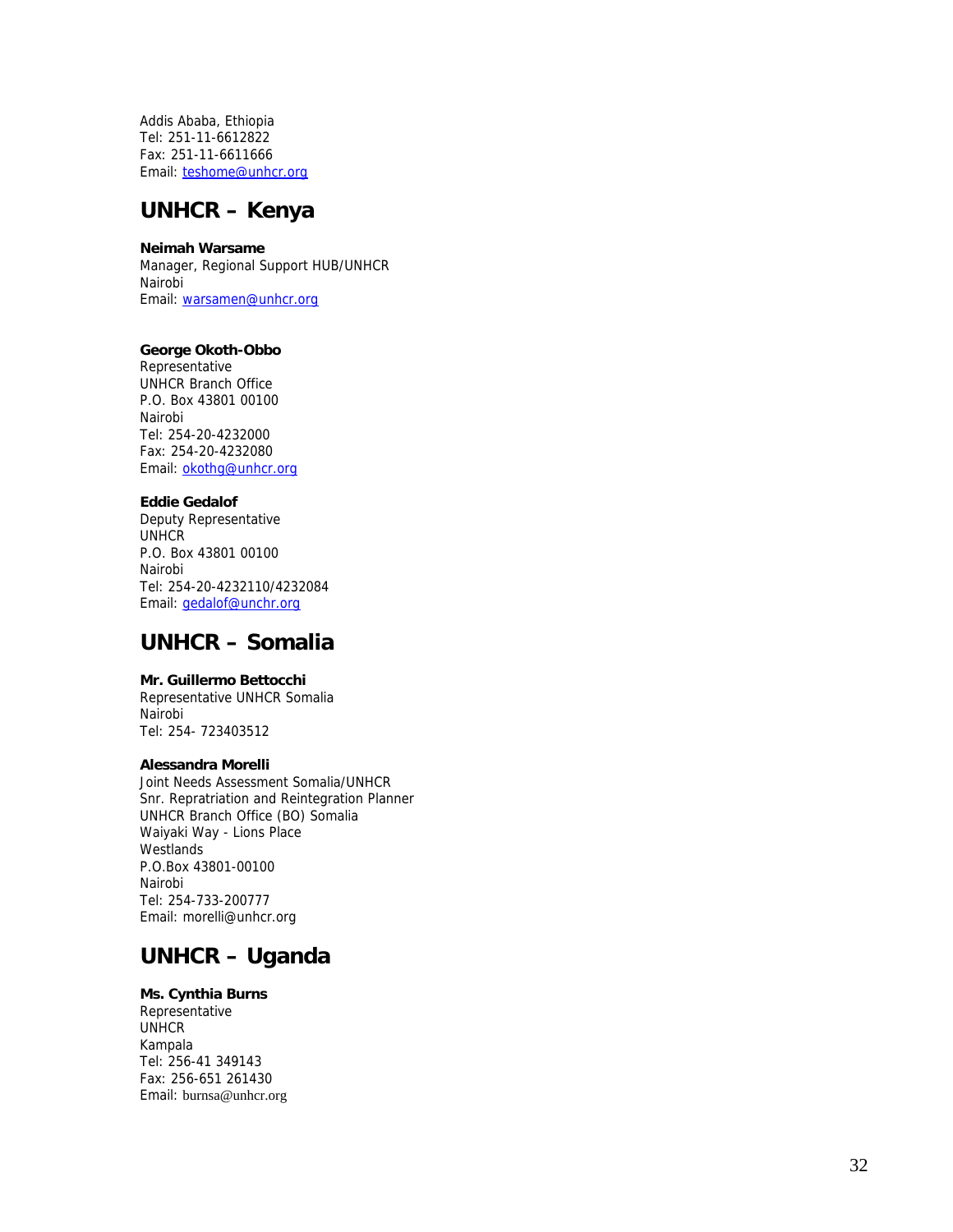# **AFRICAN UNION (AU)**

### **Macrine Mayanja**

Senior Political Officer African Union Commission P.O.Box 3243 Addis Ababa Tel: 251-11-5517700 Fax: 251-11-55517844 Email: mayanjam@africa-union.org

## **IOM**

### **David Derthik**

Head of Operations P.O.Box 55040 Nairobi Tel: 254-722-296555 Email: dderthick@iom.int

#### **Davide Mosca**

Regional Medical Officer P.O. Box 55040 – 00200 Nairobi Tel: 254-20-4444179 Email: dmosca@iom.int

### **Njeri Kimani**

International Medical Health Department P.O. Box 2451-00202 Nairobi Tel: 254-20- 4444174 Email: nkimani@iom.int

### **William Lorence**

Operation Officer P.O.Box 55040 Nairobi Tel : 254-722 209362 Email : wlorence@iom.int

# **UNDGO – Somali**

#### **Mr. David Bassiouni**

Senior UN Technical Coordinator UNDGO-Somali C/o UNDP Somalia Nairobi Email: david.bassiounie@undp.org

### **World Bank**

**Lloyd M'kay**  Senior Coordinator Somali – JNA Nairobi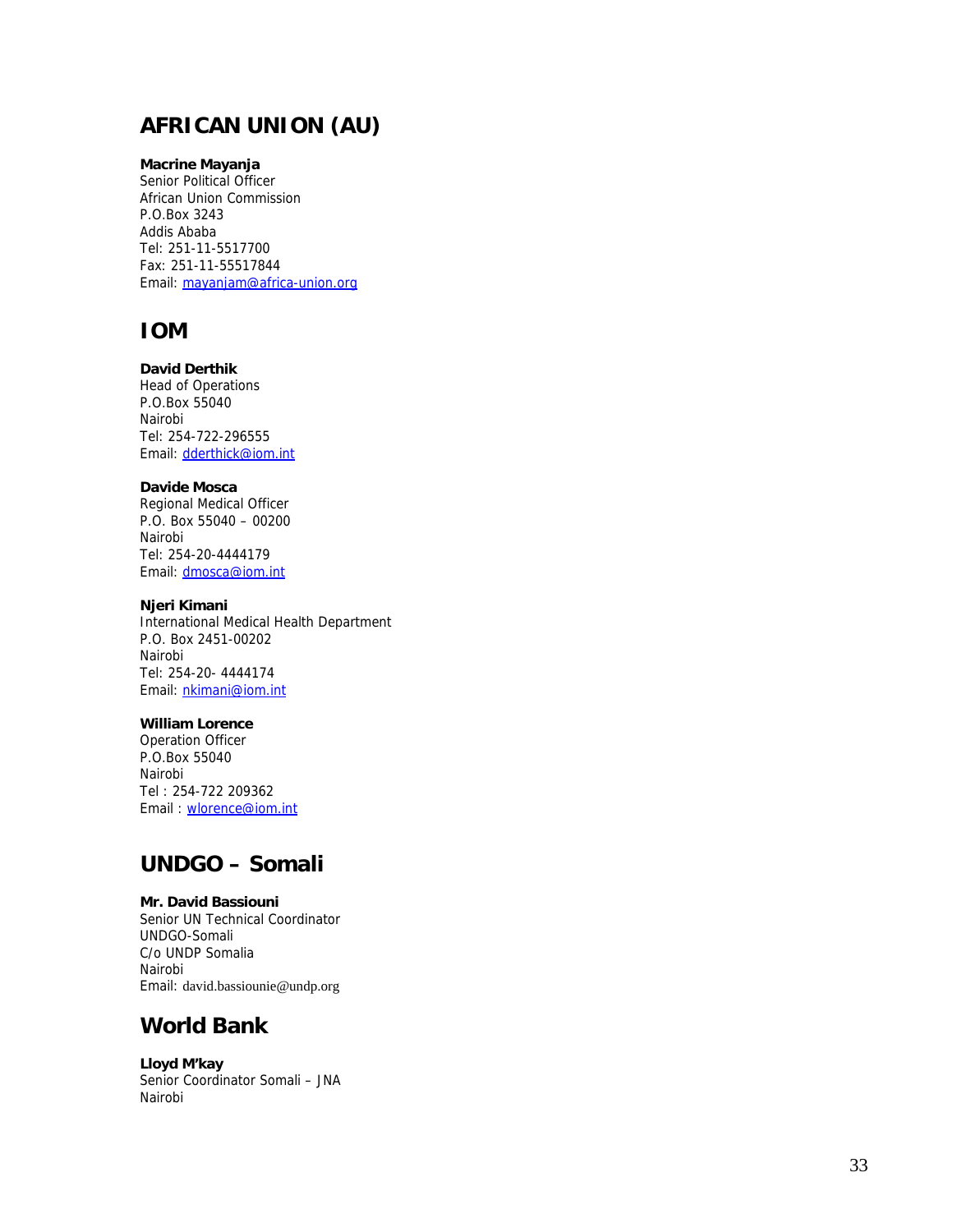# **IGAD PARTNERS FORUM (IPF)**

# **Danemark**

### **Anders Knudsen**

Programme Adviser/Danish Refugee Council Nairobi Tel : (254) 720706302 Anders.knudsen@drc.dk

# **German**

### **Walter Von Den Driesch**

Deputy Head of Mission German Embassy P.O. Box 30180-00100 Nairobi Tel: (245-20) 4262100 Fax : (254-20) 4262129 Email: info@nair.diplo.de

# **Greece**

**Michael Votsis**  Consul Ministry of Foreign Affairs of Greece Nairobi Tel: 254-20-340744 Fax:(254-20-216044 gremb.nai@mfa.gr

# **Netherlands**

**G. Duyrjrs**  Charge d'Affairs Tel: 254-733934938

# **Norway**

**Tove Bruvik Westberg**  Minister Counsellor Embassy of Norway P.O. Box 46363-00100 Nairobi Email: tbw@mfa.no

# **Switzerland**

**Jacques Bovier**  Regional Director SDC Swiss Government